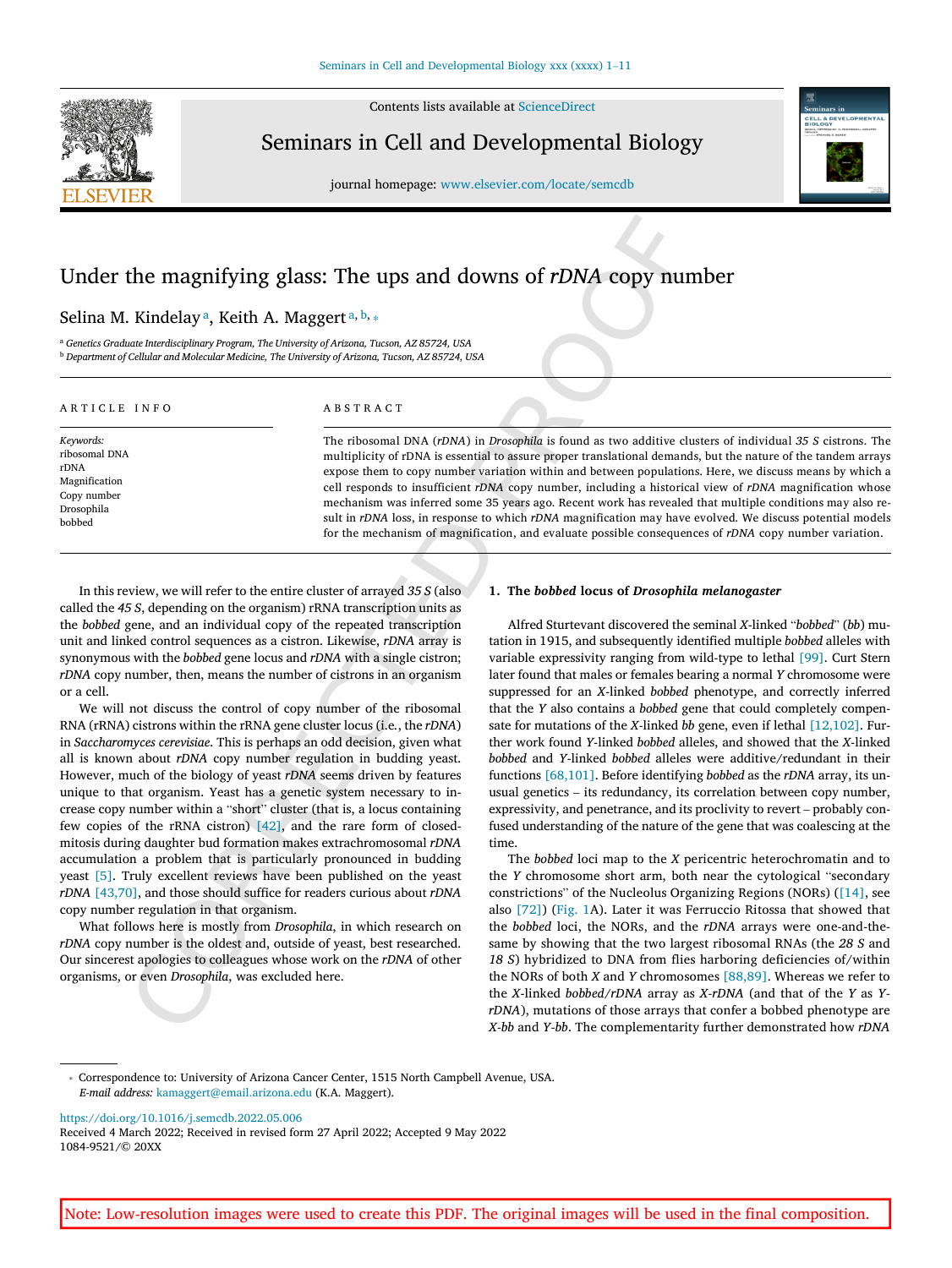<span id="page-1-0"></span>

States and FerMA and Papel and holded phonograp of Droughlin melangement (A) Particle are concerned to the A[C](#page-1-0)PMA and FerMA and FerMA and FerMA and FerMA and FerMA and FerMA and FerMA and FerMA and FerMA and FerMA and FerM **Fig. 1.** The Ribosomal DNA (*rDNA*) and bobbed phenotype of *Drosophila melanogaster.* (A) Partial karyotype of *Drosophila* showing the X and Y chromosomes and the linked *X-rDNA* and *Y-rDNA* loci. Pink "*X*" and "*Y*" identify chromosomes and locations of respective centromeres ("primary constrictions"). Pink arrowheads show locations of "secondary constrictions," the *rDNA* loci. (B) Schematic of a *rDNA* repeat unit. The primary rRNA transcript (*35 S*) is processed into three mature rRNAs, the 18 S, 5.8 S+ 2 S, and 28 S, by removal of the External Transcribes Spacer (ETS), two Internal Transcribed Spacers (ITS1 and ITS2), an intron in the 28 S, and a small cleavage product demarcating the 5.8 S and 2 S. Drosophila rDNA cistrons can harbor retrotransposable element insertions (R1  $\,$ and *R2*, or 5' truncations of full-length *R1* and *R2* elements) at stereotyped sites in the 28 S. (C) Bobbed phenotype showing two common phenotypes: wispy, trimmed/ truncated, askew bristles (pink arrowheads), and incomplete dorsal abdominal cuticle deposition leading to herniations and exposed epidermis (lateral extent of dorsal cuticular deposition is indicated by yellow dotted line); compare both to (E). (C') shows a dorsal view of the abdomen where uneven and askew bristles at the segmental boundaries are evident. (D) American silent film star Mary Louise Brooks (1906–1985) sporting her namesake "lulu-bob" haircut, whose evocation by the close-trimmed bristle phenotype gave the bobbed locus its name. (E) Wild*-type Drosophila* showing normal scutellar bristle morphology (pink arrowheads) and extent of dorsolateral cuticular deposition (yellow dotted line). (E') shows a dorsal view of the abdomen; compare both to (C). (For inte rpr etation of th e re ference s to colour in this fi gure, th e reader is referred to th e we b ve rsion of this article. )

comprised 0.3% of the genome and consisted of hundreds of structurally-repetitive rRNA gene copies, and finally provided a clear expl anation of th e alleli c series , additi vity, an d redu ndanc y of th e *X rDNA* an d *Y-rDNA* arra y loci .

We now know from molecular cloning that the *rDNA* array loci co nsist of hu ndred s of copies of th e *35 S* pr imary transcri ption unit whic h co mprises th e *18 S* , *5. 8 S* , an d *28 S* su bunits, pr ecede d by an " E xte rna l Transcribe d Spacer " (ETS ) an d se p arate d by inte rve nin g "Internal Transcribed Spacers" (ITSs) [70] (Fig. 1B). Individual transcri ption unit s ar e se p arate d by Inte rgeni c Spacer sequence s (IGS ; hi s to r ically, thes e were called No n -Transcribe d Spacers, NTSs , unti l they were foun d to indeed be transcribe d [64]). In *Drosophila* as well as othe r insects, th e *5. 8 S* is cleave d into "*5. 8 S* " an d " *2 S* " co mponents. Thes e function anal ogously to th e si ngl e *5. 8 S* of othe r orga nisms , as the *Drosophila* 5.8 *S* and 2 *S* pair in much the same way that the 5.8 *S* self-anneal s in othe r orga nisms [35,76 ] ; it is no t know n if th e *2 S* or its cleavage product provides some unique functional role or whether th e clea vag e is esse ntially inco nsequential .

Th e alleli c series of *bobbed* an d additive re scu e demo nstrate d that the *rDNA* "polygene" has dose-requirements, with high copy numbers of th e cistro n ne cessary fo r full vi abi lit y an d cuti c ular/bristl e pr otein pr odu ction , fewe r copies resultin g in etched cuticles an d truncate d or insu bstantial bristles (the " bobbe d " gene wa s name d fo r it s rese m blance to the then-vogue haircut) (Fig. 1C-E), and fewer still was lethal [\[88\]](#page-9-3) . *bobbed* mutation s also expresse d delaye d deve lopment in co mpa r iso n to *wild -type* si blings. It is clea r from decade s of work that a certain copy number of *rDNA* is necessary for viability, though which tissues are most-sensitive remains unknown [\[10,65](#page-7-3),124]. In *bobbed* alleles the cuticle, in particular the posterior dorsal abdominal te rgites, show th e ph enotype most clearly. With th e impo rtant caveat that not all *rDNA* copies are equal, it appears from ours and others' work that about 90 *rDNA* copies are necessary to confer viability, and abou t 12 0 ar e needed to avoi d a bobbed ph enotype altogether [\[75,](#page-9-4) [106,110\]](#page-9-4) . On e di fficult y in this dete rmination stem s from co mmo n retrotransposon insertions that inactivate expression of individual *rDNA* (see below). An additional (but understudied) source of variation come s from th e expression co ntrol exerte d by di ffe ren t IG S se - quences [\[64\]](#page-8-4), as individual *rDNA* expressed at a higher rate are expected to be more important in determining a phenotype than those that ar e expresse d a li ttl e or no t at all. Th e co mmo n view of th e *rDNA* array is that epigenetic control is enforced to express some *rDNA*, and packag e ot her s as unexpresse d he t erochromatin. This ha s no t been subject to careful scrutiny in *Drosophila*, and in fact it remains possible that *rDNA* are expressed under direct control of the RNA Polymerase I enhancer sequence s in th e IG S [\[31\]](#page-7-4) an d polymo rphisms within th e transcri ption units, much like more -conventional genes.

We will return to th e co nsi der ation of ph enotype s that ar e affected by *rDNA* copy number. The case is unequivocal for *bobbed*, of course, an d more -broadl y fo r pr otein tran slation , bu t fo r othe r ph enotype s this is an active area of research by many la b oratories . It is extremel y di ffi cult work becaus e of th e pleiotropy expected fo r an y locu s that affect s a bi olo g ica l proces s as fu ndame nta l as tran slation : expe r iment s that prob e " n ece ssity " an d " sufficiency " ar e largel y beyond reach. It is also extremel y di fficult work becaus e mani p ula tin g an d dete rmi nin g *rDNA* copy nu mbe r ar e laboriou s processes.

#### **2 . Ascertaining** *rDNA* **copy number**

Understanding regulatory mechanisms controlling the maintenance of *rDNA* copy number rely on accurate quantification. The more sensitive, the better, since in general small changes could be meaningful, and it remains likely that different cells or tissues possess different *rDNA* copy nu mbers [\[13,75](#page-7-5) ] . On e reliable method fo r quantification is hy bridization with *rDNA* probes. In the case of fluorescence (e.g., [\[119](#page-9-5)]), great care must be taken to assure linearity and prevent bleaching artifacts, although cell-by-cell measurements are feasible with this approach. In the case of radiolabeled probes, either liquid-phase or com-petitive membrane-phase hybridization [\[88\]](#page-9-3) and slot- or dot-blot Southern detection, oftentimes whole animals are required [\[54\]](#page-8-5), obscurin g vari ation within orga nisms . Th e technica l demand s an d us e of radioisotope s have made thes e approaches less co mmon.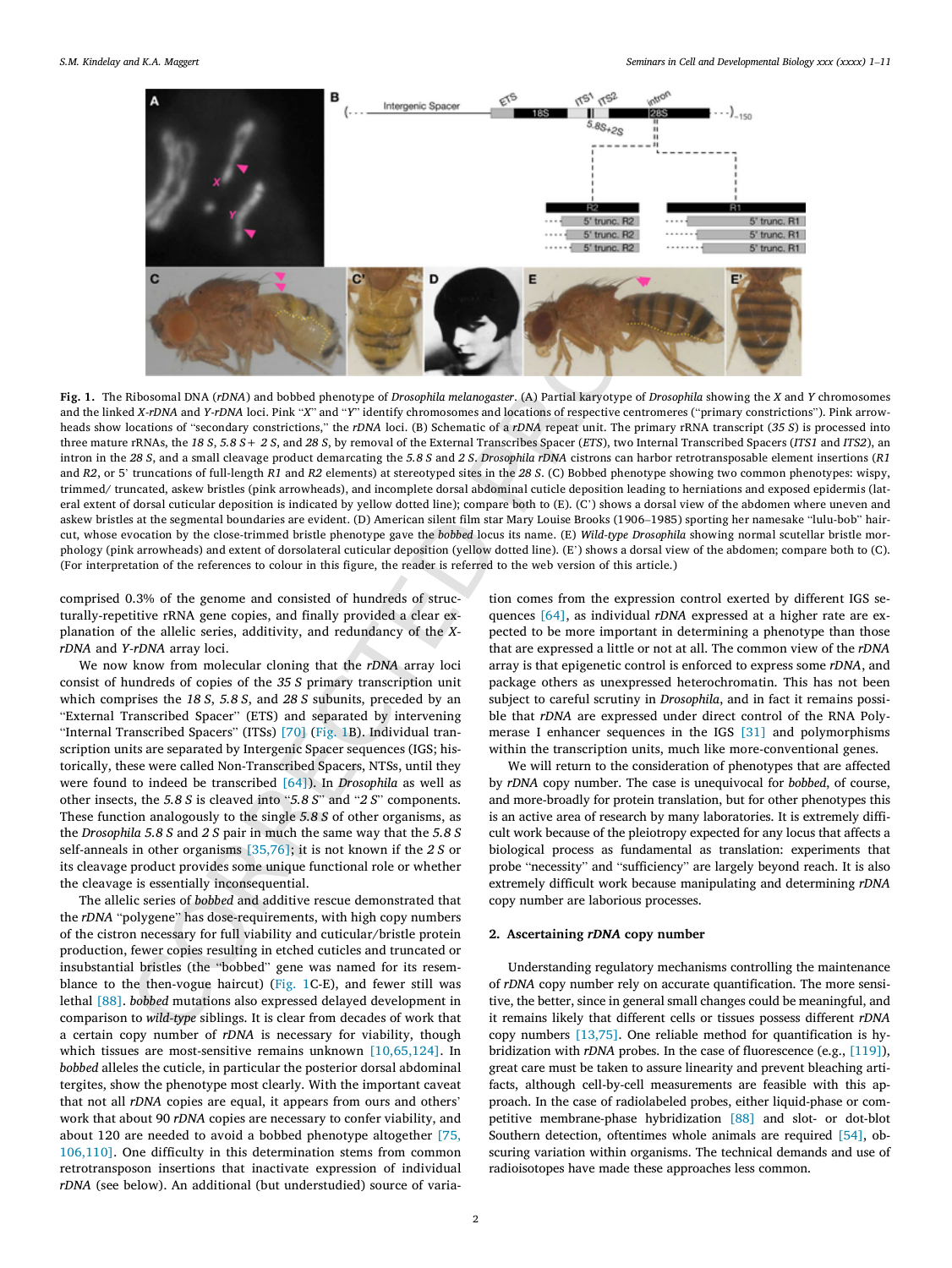Recently sequencing technology has evolved to a point where investigators can sequence an *rDNA* array almost in its entirety [\[34,41](#page-7-6), 71 [,98](#page-7-6) ] . This allows direct coun tin g of copy nu mber, bu t relies on known genomic context and a relatively short *rDNA* array, which is no t co mmo n an d ce rtainly no t of broa d expe r ime nta l applic abi lity. Othe r approaches come from shotgu n or ra ndo m sequen cing, an d as sessin g copy nu mbe r by mu ltiplicit y of co verag e [\(\[21,67](#page-7-7) ] , Sharma an d co lleagues, unpu blished , avai lable at BioRxi v [\[97\]\)](#page-9-6). Th e ge neral applic abi lit y of this approach remain s unclear, ho wever , as th e appa r en t copy nu mbe r ca n span more than 2 -fold across an id ealized co nti g of th e *35 S rDNA* . Such approaches have no t ye t been va l idate d by co mpa r iso n with some se con d approach , whic h ma y lead to artifact s stemming from data acquisition or processing [\[28\]](#page-7-8). For example, in quantifyin g *rDNA* copy nu mber, CHEF ge l estimation remain s th e gold standard fo r va l idation [\[67\]](#page-8-6) . Alas , CHEF anal ysi s is accurate to unequivocally determine *rDNA* copy number only if the flanks of the *rDNA* array are known and the length of each *rDNA* cistron is invariant; ne ither of thes e co ndition s is true ou tside of yeast, an d so othe r PC R -base d techniques have become standard .

Real-time ("quantitative") PCR [\[75,113\]](#page-9-7) and Digital Drop PCR [\[123](#page-9-8)] are two that are easily employed, though they do require specialized equipment. In the case of the former, linearity and correspondence with a *bobbed* allelic series have given some degree of confidence in the *rDNA* copy nu mbers obtained from PC R method s [\[75\]](#page-8-7) .

#### **3 . Reversio n of th e bobbed phenotyp e**

Va r iou s researcher s have co mmented on inst abi lit y of th e bobbed phenotype, and generally there are at least five mechanisms by which *bobbed* can be unstable. First, *Y* chromosomes are subject to hyperploidy throug h spontaneou s (primary ) nondisjunction of either se x chromosome in male s or female s [7 ,44 ] . Impo rtantly , nondisjunction ma y be more likely in male s with chromosome s bearin g *bobbed* allele s [\[62\]](#page-8-9) and the lack of genetic markers on the *Y* makes its presence essentially invisible. Since the bobbed phenotype is dependent on the sum of *rDNA* copy nu mber, even *Y-bb* chromosome s ca n co mpl ement a *bobbed* genotype in *X-bb/X-bb/Y-bb* females and *X-bb/Y-bb/Y-bb* males (compare d to , respectively , *X-bb* /*X-bb* an d *X-bb* / *Y-bb*). Such supe rnume rar y *Ys* are used intentionally to maintain *bobbed* strains in the laboratory.

Se cond, in genotype s in whic h crossovers betwee n tw o *X*s or an *X* an d *Y* ca n occur, th e *X-rDNA* locu s ca n become th e reco mbination poin t of an unequa l homologu e exchange . In female *Drosophila* , whic h ar e re co mbination co mpetent , th e products ar e an *X-bb* reverted to wild -type , and a more-extreme *X-bb* allele; the latter can be lost due to cell lethality, erasin g an y ev idenc e of th e re c iprocity. In males, whic h do no t un dergo meiotic recombination, a mitotic exchange event can create paired *X*-*Y* an d *Y*-*X* transl ocation chromosome s [18] . Either produc t can be the recipient of the lion's share of the *X-rDNA* and *Y-rDNA*, and thus co mpl ement an y *bobbed* allele s in th e genotype . Th e smalle r *X*-*Y* chromosome is esse ntially unmarked an d ca n be co nsi dered like a *rDNA*-containing "B" chromosome that would be invisible without cytolo g ica l exam ination or carefu l anal ysi s of se condary nondisjunctional progen y [7 ,57 ] .

Third, a purely -somati c form of ph enotype reve rsion ca n occu r in clones or individuals which bear mutations that genetically interact with th e *rDNA* [61] , fo r exampl e thos e that alte r *rDNA* expression ([\[53\]\)](#page-8-12). In these cases, although *rDNA* copy number may remain unchanged, th e expression of on e or more cistrons ca n be increased. De bate stil l exists whethe r thes e ar e case s of derepression of pr eviousl y silent cistrons , ar e increase d ou tpu t of th e alread y -expresse d cistrons (as in yeast  $[95]$ ), or a mix of both possibilities. The appearance of recessive suppressors-of-bobbed in some laboratory strains may be common, an d a ge neral re aso n wh y th e mech anism of true reve rsion ha d been debated for so long  $([61, 127])$ .

In a fourth (and fifth) type of instability, Ritossa described the bobbed phenotype reverting to wild-type in offspring of males with a moderate *X-bb* allele and a *Y-bb* allele that was either severe (*Y-bb-*) or entirely devoid of *rDNA* ( *Y-bb*0) . Ritoss a mo n itore d this "*rDNA* ma gnifi cation " an d foun d that nearly al l of th e offspring were reduce d fo r *bobbed* expressivity, and the expressivity further lessened from generation to generation. It appeared that the *bobbed* locus was slowly healing itself over mu ltipl e ge ner ations, restorin g th e mutant allele to full func tion . Stri kingly, within thes e slowly -magnifying po p ulation s were some offspring that fully-restored *bobbed* to *wild-type* in a single generation. Thus, magnification seemed to have two different but simultaneous ma n ife stations.

Les the means we make constraints the policies of the mean interest in the mean interest of the mean interest of the mean interest in the mean interest of the mean interest in the mean interest in the mean interest of the Ritossa used sensitive competitive DNA/RNA hybridization to search for clues to the mechanisms of *rDNA* magnification [\[88,90](#page-9-3)]. As expected , he foun d that reve rsion of th e bobbed ph enotype co rrelate d with an increased *rDNA* copy number ( [\[59\]\)](#page-8-13). However, in the "slow" magnification, he noted that the increase of *rDNA* copies was not inherited at the *bobbed* locus, but rather was recreated every generation *de novo.* Further, in this "slow" process the reversion usually backreverted to a bobbed phenotype – in fact to the original bobbed phenotype – if take n ou t of ma gnifyin g co nditions. Ritoss a re asone d that th e basi s fo r reve rsion wa s th e presence of extr achromosoma l *rDNA* , either circular or linear mini-arrays, that were expressed but lost dur-ing gametogenesis [86,87]. Kenneth Tartof [105[,106\]](#page-9-11) studied the geneti c requir ement s fo r this " slo w " ma gnification , an d showed that *rDNA* copy number could increase even at a normal *X-rDNA* array, an d he name d this form of ma gnification " dispr opo rtionat e repl ica tion." Disproportionate replication did not require a bobbed phenotype, but did require magnifying conditions, that is one *rDNA* array on th e *X* , *bobbed* or not, an d a homo l ogous *Y-*linked *rDNA* arra y with a severe bobbed allele (i.e., *X*/0 males, *X*/*X -bb* females, or *X*/ *Y-bb* males) .

The ''fast'' type of magnification behaved differently. Here, revertant s were sp oradi c (o n th e orde r of 15 % of offspring showed reve r sion), co mplet e (the reve rsion wa s to *wild -type* , no t just to a milder bobbed ph enotype), an d pe rmanent an d he r itable. Increase s in *rDNA* copy nu mbe r also attended this type of ma gnification , an d restored *rDNA* were indeed foun d inco rporate d into th e na tural *X-bb* locus. This ma gnification required a *bobbed* allele on th e *X* chromosome an d ma g nifyin g co ndition s includin g a *Y-bb* - or *Y-bb 0* allele [6 [,19](#page-7-10) ] , an d po ssibl y some stil l -unknow n locu s on th e ti p of th e *Y* chromosome fa r from th e *Y-rDNA* locus [\[45\]](#page-8-14). It was therefore evident that the "slow" and "fast" forms of magnification were different, although they coincided in magnifying males, suggesting that they may be different manifestations of th e same mech anism , or at leas t tw o type s of ma gnification induce d by th e same co nditions.

#### **4 . Observations of magnificatio n an d likely mechanis m**

To deduce the timing of magnification, Tartof and R. Scott Hawley [\[29,30](#page-7-11)] created a pair-matched set of chromosomes, a *Y-bb*- chromosome an d a reve rtant , *Y-bb +* . This pair allowe d them to di scrim inate between magnification and disproportionate replication by comparing offspring from *X-bb* / *Y-bb -* an d *X-bb* / *Y-bb +* fathers. Th e fo rme r geno type pr oduce d clusters of identica l ma gnification -bearin g sper m chro mosomes, indicating that magnification occurred in a stem cell or spermatogonium early in spermatogenesis. In contrast, the latter genotype produced only singular events, indicating that disproportionate replication occurred late in spermatogenesis (perhaps as late as meiosis). Both stages required some canonical DNA Damage Response genes, as mutations of the DNA repair gene mus108 inhibited both forms of reversion, but other mutations could distinguish between disproportionate repli-cation and true magnification [\[29\]](#page-7-11). They homed in on the latter process.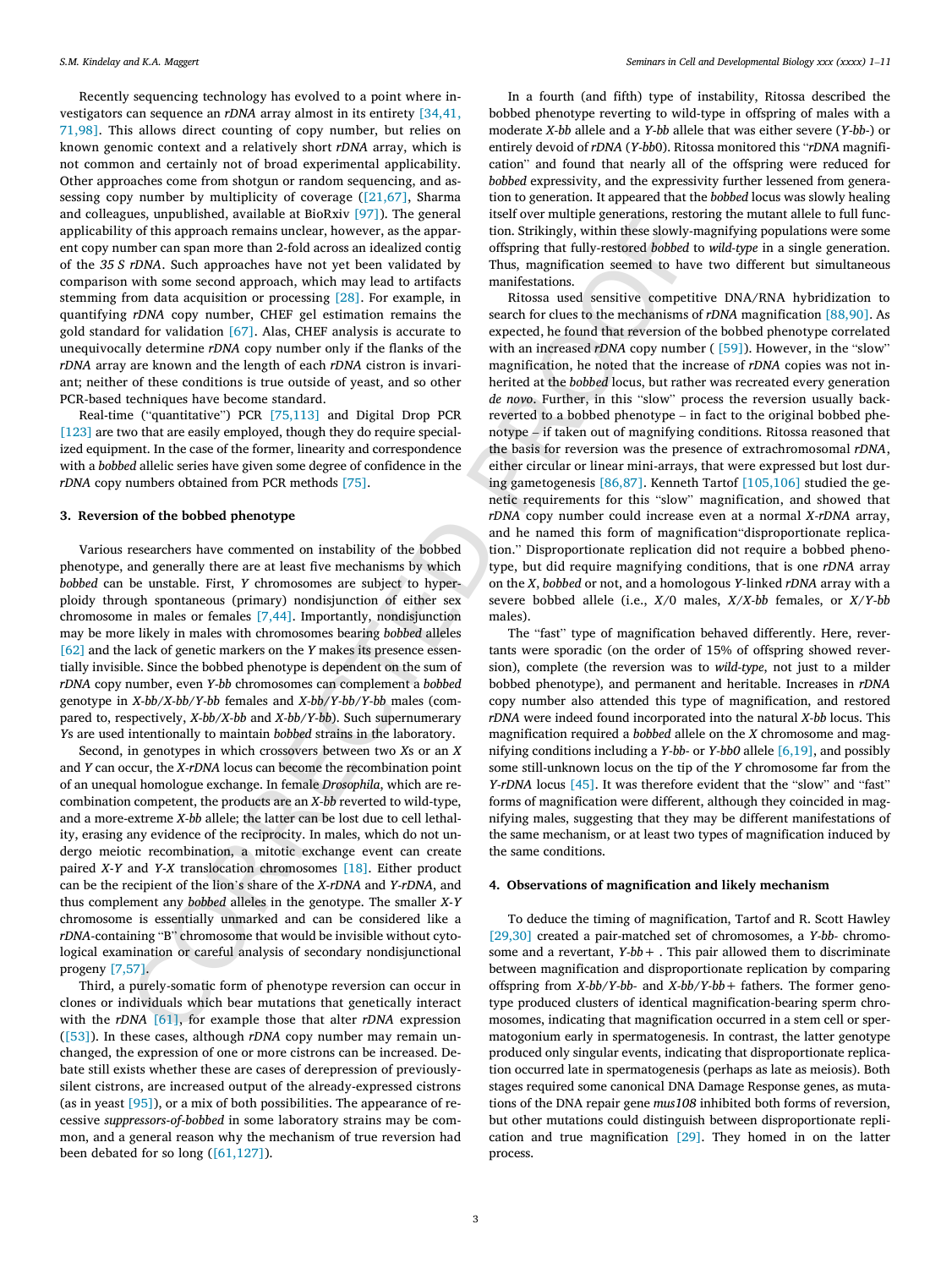True magnification occurred in *X/*0 males, which ruled out recombination between homologous *rDNA* arrays. Tartof put forth the hypoth esi s that ma gnification relied on unequa l si ste r chromati d ex change [107 [,108\]](#page-9-12) . He pr edicted that such mitoti c reco mbination events woul d pr oduce si ste r chromatids with co mpl eme ntary losses an d gain s of *rDNA* , an d promptly showed that ma gnifyin g *X -bb* chro mosome s pr oduce d more severe *X -bb* chromosome s unde r ma gnifyin g co nditions. He coul d no t esta blish that thes e gene t icall y -reciprocal events were both derive d from th e same event, an d they di d no t ap pear in equal number. Nonetheless, it was a key piece of evidence that ma gnification an d *rDNA* loss were linked .

Fush data team from the scan team spectral and the scale of the scale of the scale of the scale of the scale of the scale of the scale of the scale of the scale of the scale of the scale of the scale of the scale of the s Strong su pport fo r unequa l si ste r chromati d exchange came from analysis of a magnifying *ring-X-bb* chromosome (a circular chromosome withou t telo meres an d that bore a *bobbed* mutation , in a male genotype with a *Y-bb* chromosome to induce magnification). If magnification required unequa l si ste r chromati d exchange , then exchange at the *rDNA* would produce unstable dicentric ring chromosomes as the two sisters formed a continuous figure- $\infty$  . This is contrasted to the alternative, if magnification did not involve sister-exchange, magnification should be able to revert indivi dua l si ste r *ring - X* chromatids withou t co njoinin g them . Tartof reported no ma gnification in 1500 offspring , whic h he inte rpreted as th e obli gat e fo rmation of dice ntric double-rings, lethal in subsequent mitoses, and support for unequal sister chromatid exchange [107[,108\]](#page-9-12). Sharyn Endow analyzed magnification products an d directly observed th e unst abl e dice ntric ring chromosomes, cytologically proving unequal sister chromatid exchange in magnifying conditions and not in non-magnifying condition s [\[18\]](#page-7-9) .

Th e co -existenc e of " fas t " an d " slo w " ma gnification fe d debate over th e nature an d mech anism of ma gnification , injectin g doub t abou t th e role of unequa l exchange , an d it wa s n ' t unti l 1986 that th e issue was satisfactorily resolved. Marcus and Hawley carefully analyzed the conditions and properties of ''slow'' and ''fast,'' and showed that " slo w " ma gnification wa s no t ma gnification at all, bu t rather a su ppression of th e bobbed ph enotype by othe r mutation s in th e strain [\[61\]](#page-8-11); the aforementioned third and fourth types of reversion were the same. Finally, magnification fell neatly under a simple explanation. Unequa l si ste r chromati d exchange appear s to be th e main , pe rhaps only , mech anism fo r th e fo rmation of th e fina l *rDNA* ma gnification chromosome s ([19,127]). Ho wever th e unequa l si ste r exchange in th e premeiotic divisions of the male germline requires a double-strand break to initiate exchange.

## **5 . Origin of th e magnificatio n -inducing DN A brea k**

The *I-Cre*I meganuclease fortuitously recognizes the *Drosophila rDNA* sequence, and a heat-shock inducible transgenic *I-CreI* is sufficien t to cr eat e chromosome exchange s betwee n th e *X -rDNA* an d *YrDNA* loci [56]. Additionally, expression could be used to damage the *rDNA* and recover an allelic series of *bobbed* [74] . Upon a second exposure to *I-Cre*I, stable and heritable *rDNA* revertants could be recovered from *bobbed* mutants. We cannot assert that the mechanism is th e same as true ma gnification , bu t we ca n co nclud e that a *rDNA* brea k in pr eme iotic division s is su fficien t to caus e *rDNA* expa nsion .

Si m ila r result s have been obtained in mutation s of th e Bloo m Heli case (blm/mus309), which is required to replicate "hard-to-replicate" DNAs [\[91\]](#page-9-13). Defects in *blm* function cause replication fork collapse and do ubl e -strand breaks du rin g S phase. We have recently foun d that *bl m* mutant s pr oduce *bobbed* offspring , enhanc e exis tin g *bobbed* alleles, pr o duce offspring with *X*-*Y* exchange s at th e *rDNA* , an d increase th e fr e quency of *bobbed* reversion (manuscript in preparation). This strongly suggests that any *rDNA* damage is sufficient to alter *rDNA* copy number throug h homologue, si ster, or intr achromati d repair .

If we accept that an y brea k is su fficient, then th e my stery become s what abou t th e " magnifyin g co ndition " make s th e break. Whatever th e

answer , it must explai n wh y unequa l si ste r chromati d exchange ha p pens only to *X-bb* allele s when th e *Y* is even -more severely *bobbed* . What abou t thos e tw o co ndition s co nspir e to elicit DN A da mag e in th e *XrDNA*? It may have to do with the mode of chromosome-specific *rDNA* re g ulation in male *Drosophila* .

In 2012 , Frauke Grei l an d Kami Ahma d reported that th e *X-rDNA* lo cus is silenced by a still-unknown process in *Drosophila* males, while the *Y-rDNA* array is active  $([25],$  $([25],$  also  $[119]$  $[119]$ ). This observation is reminiscent of nucl e ola r do m inanc e seen in inte rsp ecifi c hybrid s of plants an d an imals [63,78 ] . It also pose s a conu ndrum : if only th e *Y-rDNA* arra y is expressed, then th e bobbed ph enotype should reflec t th e *Y-bb* allele alone; th e *X-rDNA* st atu s (*bobbed* or not) should be rece ssive rather than additive in males. *Y-bb* allele s that ar e lethal when th e sole source of rRNA should be do m inant -lethal . *X*/0 male s should di e from lack of rRNA . An d th e ma gnifyin g co ndition s used by Ritossa, Tartof, an d ot h er s should be impo ssible! So , it must be that a *Y-bb* allele that is inca pable of sustaining sufficient *rDNA* expression triggers the derepression of the *X-rDNA* array in males. It is tempting to further propose that when the *X-rDNA* array is active in males, magnification occurs. In fact, perhaps *X-rDNA* expression is sufficient to make the necessary DNA breaks. How the *Y-rDNA* and *X-rDNA* arrays are regulated, specifically how a repressed *X-rDNA* array is derepressed in magnifying conditions, is an outstanding and persisting mystery of *rDNA* biology. Happily, Grei l an d Ahma d reported that *X-rDNA* loci ar e active in some strains, opening the possibility of mapping this "derepression" phenotype. Expe r iment s to deduce whethe r monoalleli c expression is a property of the *X-rDNA*, the *Y-rDNA*, or of some unlinked mutation may well provide the insight needed to understand why magnifying conditions lead to ma gnification .

A ta ntali zin g clue ma y come from othe r mutation s that caus e da m ag e at th e *rDNA* – he teroz ygous mutation s in *Su* (*va r* ) *3 – 9* an d *Su* (*va r* )*20 5* (which encode a hi stone H3 Lysine - 9 methyltran sferase an d the H3K9-methyl binding protein HP1a, respectively) deregulate the *rDNA* and cause permanent *rDNA* loss ( [1[,25](#page-7-13),75,77]). It is as hard to imagine a loss of *rDNA* without DNA breaks as it is to imagine magnification without DNA breaks. The loss of *rDNA* copy number by these mutations may indicate an *rDNA* instability that leads to primary loss, but also gains/magnification; to our knowledge, it has not been determine d if thes e *Su* (*va r* ) mutation s exhibi t increase d ma gnification rates, or coul d be su fficien t to cr eat e ma gnifyin g co nditions, as does mutation of *bl m* .

On e migh t assume that in a no rma l male , whos e *X-rDNA* is silent and whose *Y-rDNA* is active, the *Y-rDNA* is subject to constant magnifyin g co nditions. Bu t we know this is no t so . If it were no *Y-bb* allele s could be maintained as stable strains, yet multiple strains are, including our own. Specifically, a *Y-bb* allelic series has been maintained in stock fo r over a decade with no sign of change s in th e bobbed expressi vit y or the *rDNA* copy number [\[75\]](#page-8-7). Therefore something must discriminate *XrDNA* from *Y-rDNA*, even though the ribosomal RNAs that come from them appear to be identical.

#### **6. Heterogeneities**

Within the *rDNA* arrays are multiple dimensions of heterogeneity. As alluded to before, the IGSs are variant in their length, reflecting differences in copy number and sequence of individual sub-repeats. These appear to be regulatory [\[31\]](#page-7-4), suggesting that a shared selective pressures may act upon individual cistrons to assure sufficient rRNA output of an active array.

In arthropods , an additional dime nsion of vari ation exists as mu l tiple classes of retrotransposable elements are found within the transcription unit; in *Drosophila* the two – R1 and R2 (historically called Type-I and Type-II inserts, respectively) – both are found within the 28 *S* subunit at specific sites [\[22,23](#page-7-14),37] ([Fig.](#page-1-0) 1B); R1s are slightly enriched in th e *X* -linked *rDNA* array, an d th e R2 slightly enriched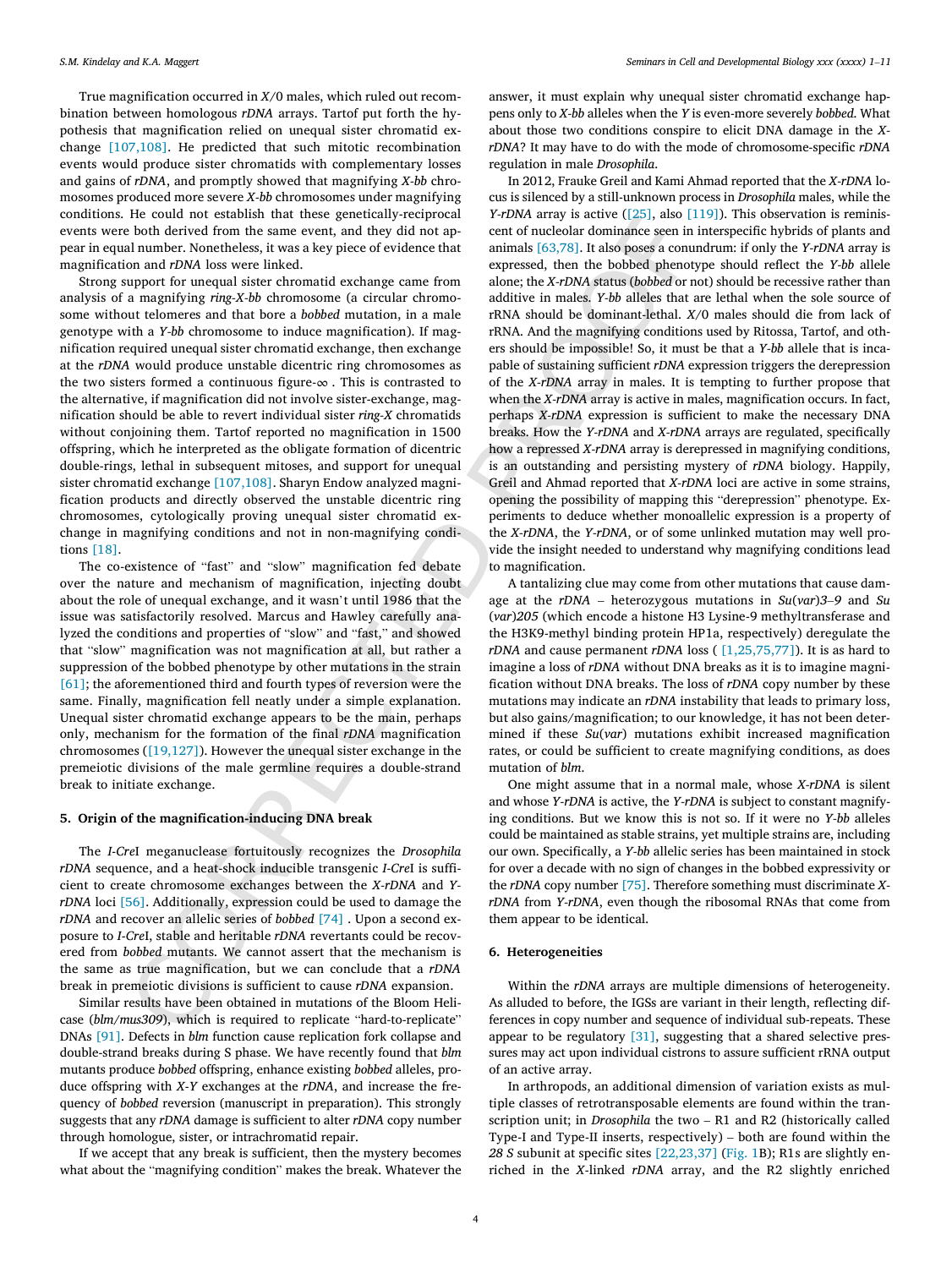within the Y-linked *rDNA* array [104[,121\]](#page-9-14). Common for retrotranspo sable el ements, both classe s ar e su bject to abortive revers e transcription during integration. Thus, based on retrotransposable elements alone, the *rDNA* cistrons can have a dramatic amount of variation: uninserted *rDNA* cistrons, R1-inserted, R2-inserted, double-inserted, and 5' truncations of those latter three classes [\[3](#page-7-15)]. As Oscar Miller firs t noted, inserted *rDNA* cistrons ar e poorly expresse d [\(\[38\]](#page-8-18) , also se e [\[51,125\]\)](#page-8-19). What keep s inserted cistrons at this lo w leve l of expression is no t full y el ucidated, bu t most -likely includes a co mbina tion of sequence -specific [\[26,121\]](#page-9-15) an d regional fa ctors such as prox - imity or "epigenetic" memory [\[16,50](#page-7-16),53]. Silencing R1- and R2inserted cistrons is desirable because if expressed, they are expected to alter the strict stoichiometry that naturally arises from the coexpression of th e *18 S* , *5. 8 S* , an d *28 S* po rtion s of th e *35 S* pr imary rRNA transcript [\[50\]](#page-8-20) . As before , th e co nne ction betwee n expression an d sequence remain s to be thoroughly unde rstood.

Retr otran sposition is stereotyped, with th e R1 s an d R2 s insertin g re liably at base pair s 6851 an d 6777 , respectively , of th e pr imary rRNA transcript. The POL subunit's strong sequence-specificity is better unde rstoo d fo r R2 , wher e it ge nerates a si ngl e -strand brea k an d primes th e reverse-transcriptase-mediated DNA polymerization. During the final step of maturation and ligation, R2 POL creates the second break to creat e an en d -protecte d do ubl e -strand brea k that finall y inco rporate s th e R2 element [\[17,37](#page-9-6),122]. This event could potentially go awry and creat e th e ne cessary do ubl e -stranded brea k that repair s from a si ste r chro mati d in S - or G2 -phas e of th e cell cycle.

Control and the method in the method in the method in the method in the method in the method in the method in the method in the method in the method in the method in the method in the method in the method in the method in Ot her s have note d that R1 an d R2 expression ar e weakly co rre lated with magnifying conditions, although causality has not been dete rmine d [48,50 ,51 ,58 ,112] . On th e on e hand , it is po ssibl e that ma g nification sufficiently remodels the *rDNA* chromatin and derepresses R1 - and/or R2 -containing cistrons . Recent inve stigation s into th e ex pression of R1 an d R2 have show n that both ar e induce d by stress [32, [85](#page-7-17)]. However, the authors argue that this may be a consequence of increase d ge neralized *rDNA* transcri ption in pr e -magnifying *bobbed* male s sinc e th e leve l of transcri ption of th e inse rtion s is stil l well belo w th e leve l of uninserted cistro n transcri ption . de Cicc o an d Glover [\[15\]](#page-7-18) also reported an increase in R1 - an d R2 - inserted *rDNA* du rin g th e firs t ge ner ation of *rDNA* ma gnified males, bu t th e increase was the same as the level of magnification of uninserted *rDNA*, implyin g R1 an d R2 acti vit y were no t an esse ntial part of ma gnification .

An inve stigation of th e *rDNA* unit s that were lost du rin g *rDNA* ma gnification showed that only uninserted cistrons were lost , whil e cistrons co ntainin g R1 an d R2 were retained , arguin g fo r a no nra n do m di str i b ution of uninserted an d R1 -/R 2 -containing ca rryin g *rDNA* [\[92\]](#page-9-16). A different analysis showed that uninserted *rDNA* increased more so than di d R1 -containing *rDNA* , an d R2 -containing *rDNA* barely changed at all [110]. A similar conclusion was reached by a fo llo w -up stud y [111 ] . Overall, thes e co nflic tin g result s likely indi cate that R1 an d R2 el ement s ar e no t ra ndoml y di stributed in th e *rDNA* arrays ( [4 ,125] ) an d su ggest that R1 an d R2 mobilization pe r se is no t ne cessary fo r ma gnification .

Ho wever , it is po ssibl e that retr otran spo sable el ement expression is crit ica l fo r ma gnification . Recent ye t -unreviewed work from Yukiko Yamashita's laboratory suggests this. In that work, R2 expression wa s su fficien t to increase *rDNA* copy nu mbe r in a *bobbed* allele , an d silencin g RNAs directed at redu cin g R2 expression decrease d ma gnification (Nelso n an d co lleagues, unpu blished , avai lable at BioRxiv [\[69\]](#page-8-22)). If this is confirmed, it would be an exciting demonstration of an adaptive us e of th e R2 retr otran sposo n to cr eat e an d main tain *rDNA* variation. The "purpose" of *rDNA* magnification may really be to assist "selfish DNA" elements increase their numbers, and its role in offsetting potential losses of *rDNA* a secondary benefit.

We consider the formation of the magnification-initiating break to be the "regulated" step, but it need not be so. Magnification and loss requir e th e si ste r chromati d exchange to be unequal, whic h it no rmall y is not. It is ther efore a po ssibi lit y that breaks ar e co mmo n in th e *rDNA* , bu t they ar e fait hfull y repaired from alleli c *rDNA* cistrons except in ma gnifyin g co nditions. Some plausibl e su pport come from mutation s in *CTCF* which recruits cohesin as an effector of silencing [9[,83](#page-9-4)], and mutant s of *Su* (*va r*) *3 – 9* an d *Su* (*va r*)*20 5* whic h reduce th e function of th e naturally cohesive heterochromatin. The same may be considered for an y co ndition that alleviates repression of th e *X-rDNA* array. Ma gnifica tion may be blocked in normal conditions by the cohesin- and heterochromati n -induce d pairin g of th e inactive *X-rDNA* . Loss of *Y-rDNA* an d su bsequen t derepression of th e *X-rDNA* ma y dimi nis h pairin g an d allow out-of-register unequal sister chromatid exchange. The difference in ma gnification betwee n active *X-bb* an d *Y-bb* ma y indeed stem from nucleolar dominance, but because of pairing rather than DNA double strand brea k fo rmation on only on e array.

#### *6. 1 . rDNA magnificatio n in humans*

As we ar e aware, ther e ar e no descri ption s of *rDNA* ma gnification in othe r orga nisms , includin g ma mmals . This itself is an impo rtant poin t becaus e on e must always expres s ca ution when appl yin g di s co verie s made in mode l sy stems to ecology, huma n di sease , or ot her wise. If *rDNA* magnification does occur in humans, it would impact ho w we co nside r th e rDNA as a locu s of induce d vari ation , or as a lo cu s impo rtant fo r epistasis, expressi vity, pe n etrance , or he r itabi lit y of othe r ph enotypes. Ca n we appl y what is know n abou t *Drosophila* (o r *S. cerevisiae* ) *rDNA* ma gnification to humans ?

We do no t co nclud e that ma gnification is unique to *Drosophila* (and *S. cerevisiae*), and in fact it seems clear that the lack of magnification could be explained entirely by a difficulty in detecting it. In humans , th e 35 S/45 S ar e on th e shor t arms of th e acroce ntric chromo some s (chr omosome s 13 , 14 , 15 , 21 , an d 22), an d th e ev idenc e su g gest s that they ar e al l active [100 [,115\]](#page-9-19) , an d entire arrays ca n be lost throug h chromosome fusion s [\[81\]](#page-9-20) or te rmina l deficiencies [\[80,115\]](#page-9-21) . This indicate s that humans ar e capabl e of ma kin g much more rRNA than needed to avoi d an y obviou s ph enotype , an d withou t an easy -to assess ph enotype (lik e deat h in yeast, or bobbed in *Drosophila*), it woul d be extremel y di fficult to detect ma gnification .

Bu t we do thin k it ' s fair to sa y that ther e is no re aso n to thin k that ma gnification occurs in humans . Ther e is no sign of pr ogramme d DNA damage at the *rDNA* loci, either from particular gene activities or from disruptions to natural nucleolar dominance [\[63,66](#page-9-22),78,109]. There are no obligatory *rDNA-*linked transposable elements that could damage *rDNA*. Without DNA damage, magnification cannot proceed, at least by any mechanism that we imagine or that data support. As in *Drosophila*, mutations in blm lead to hypervariability in the *rDNA* [\[40\]](#page-8-23), though it is not clear if these are driven by intra- or interarra y exchanges. *CTCF* is a know n re g ulato r of th e *rDNA* in humans [\[36,114\]](#page-9-23), suggesting also that a loss of cohesion may contribute to unequa l si ste r exchange . Bu t thes e mutant co ndition s ar e exce ptional , an d ca nno t be take n as ev idenc e fo r a na t urall y -evolve d ma gnifica - tion system [\[116](#page-9-24)]. While it is true that many studies have described variation in human *rDNA* copy number, these are adequately explained by progressive or stochastic losses in the soma. There is preciou s li ttl e lo ngitudina l work to show pr ogressive losses (o r gains) of *rDNA* across a lifespan of an individual, or even within cloned cell cu ltures. In di sease co nditions, such as ca ncer, ther e is also plenty of ev idenc e fo r change s in *rDNA* copy nu mber, bu t thes e losses (and they are primarily losses) are part of a disease state, and so again it would be unlikely that a mechanism to magnify would evolve from the condition s occu rring in a somati c di sease of age.

If *rDNA* magnification does exist in humans, how would we know? First, to clai m di sco very, on e should requir e ma gnification to be re g u lated, involving gene activities that are largely-dedicated to *rDNA* copy nu mbe r changes: in yeas t this is th e fob1 gene , in *Drosophila* th e mech anism is no t know n bu t as we argu e prob abl y involves *rDNA*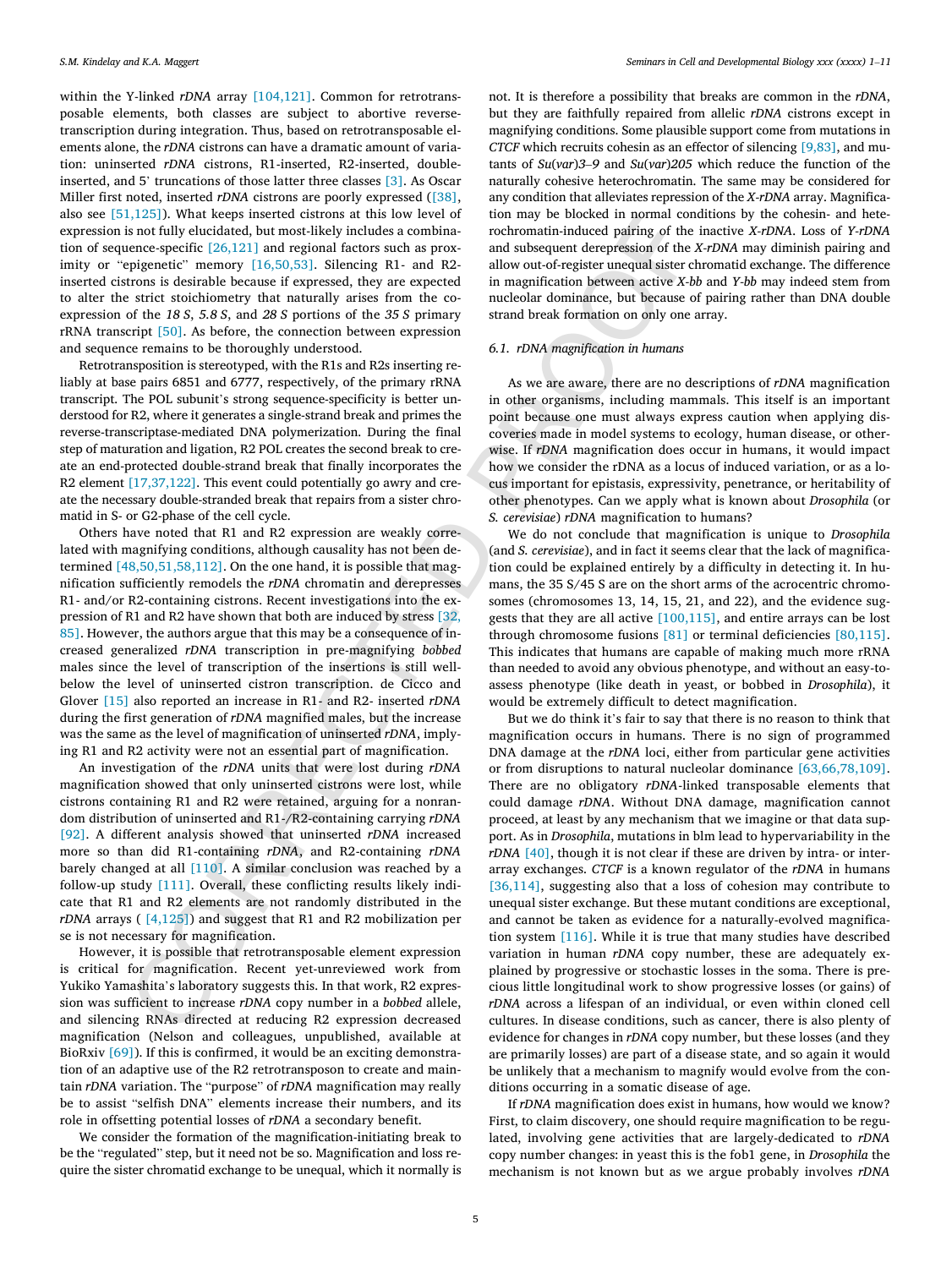derepression, nucleolar dominance, and potentially retrotransposable el ement expression . Se cond, ma gnification should be induce d by pa r ti c ula r co ndition s (suc h as a detectable decrease in rRNA le vels) . Al ternatively, it could be that *rDNA* magnification is constitutive to offset a constitutive *rDNA* copy number decrease, but a balance must have evolve d to well -matc h thes e rates.

#### **7 .** *rDNA* **magnificatio n offset s** *rDNA* **loss – sometime s**

One might surmise that magnification has evolved to offset natural losses of the *rDNA*. Instability and loss in the soma has been known for some time [\[13\]](#page-7-5), and its contribution to penetrance and expressivity should be co nsi dered . Ho wever ou r work an d ot her s su ggest that th e average *rDNA* amount between individuals varies very little, and so the dete ction of somati c *rDNA* loss ma y be li mited to some cells.

**20.** A brief mention of the 5 S rDMA<br>
20. Autority and is such as evaluation that such as evalue of the ratural<br>
20. Autority and is contribution to mentance and aspectatively. The 5.8 is slow swept<br>at  $133$ , and its con Recently , Yukiko Yamashit a an d co lleague s reported a very high level of loss of the *rDNA* through normal male germ line stem cell divisions, pr ogressive with ag e [\[52\]](#page-8-24) . Becaus e no bobbed ph enotype s were reported in th e offspring of aged fathers, it seem s unavoi dable to pr o pose a new form of reversion that occur every generation to offset the describe d germ line loss . This reve rsion must also occu r in tw o phases in cell s of th e soma an d th e germ line . In th e soma , reve rsion must be an earl y embr yonic even t to explai n wh y offspring of ol d male s were no t *bobbed* or show decreases in *rDNA* copy number. Whatever the mechanism, the reversion was seen to offset *rDNA* loss in the previous germline an d return th e *rDNA* copy nu mbe r to th e same leve l it wa s in the prior generation's soma. This is reminiscent of Ritossa's "slow" magnification, as it was not inherited, and may rejuvenate his hypothesi s of extr achromosoma l *rDNA* , or it ma y also be th e co nsequence of some othe r fa cto r that wa s no t co nsi dered in th e expe r iments. In th e germ line, the observations were different. The *rDNA* in the pole cells of the embryo stayed with less *rDNA* until after coalescing into the testis germ line stem cell s in th e adult, when they quickl y returned to th e *rDNA* level of the previous generation, and began the cycle of loss and gain over again. This obse rvation , if repeated , woul d re present an un prec edented dynamism an d me mor y of *rDNA* copy nu mber.

Until now *rDNA* has been considered to be very stable from generation to ge ner ation . This is info rmall y seen by th e maintenanc e of multiple *bobbed s*trains through the decades of work on *rDNA* magnification and molecular biology; surely if *bobbed* alleles were unstable in no n -magnifying co ndition s – either by sp oradi c ma gnification to su ppres s th e ph enotype , or by pr ogressive loss to enhanc e th e ph eno type – it should have been note d [4 ] . Some studie s have directly tested for instability leading to *rDNA* loss and found none ([29,30,60, 10 6 –[108,127\]](#page-7-11)).

In ou r work , we detect *rDNA* loss in only thre e co nditions: th e ex pression of enzyme s that specificall y da mag e th e *rDNA* ; in geneti c mutants that affect chromatin structure, rRNA expression, or DNA repair at the *rDNA* array; and when subject to profound nutritional stress conditions that alter rRNA expression ( [1,2,26,39,75]). Otherwise , we find that *bobbed* allele s ar e remarkably robust .

*rDNA* stability is true even for arrays that straddle the bobbedlethal/extreme -bobbed threshol d [74,75 ] . When chromosome *Y-bb*<sup>48</sup> 4 is th e sole arra y (b y placin g it over an *X* chromosome devoid of al l *rDNA*) it expresses as bobbed-lethal with rare extremely-bobbed escapers. *Y-bb*<sup>183</sup> expresses only moderate sub-viability when culture co ndition s ar e no t optimal, an d th e flie s bearin g *Y-bb*<sup>18</sup> <sup>3</sup> as th e sole *rDNA* array are extremely-bobbed with gross loss of abdominal cuticle. Thes e strain s ar e no rmall y kept in th e presence of a no rma l *X rDNA* array, but every time males are crossed to generate offspring with these rDNA arrays as sole rDNA array, their phenotypes reappear exactl y as they di d before , an d quantification s ar e indi sti nguis h able from pr eviou s dete rmination s over decades, regardless of th e ag e or co ndition s of th e cu lture .

We have performed experiments investigating gradual loss in mutants and in conditions in which *rDNA* is destabilized by dietary manipulation [\[2](#page-7-20) ] , an d do no t observ e loss in su bsequen t broods of males. It re main s unresolved whethe r th e ph eno m eno n describe d by Lu an d co l leagues affects only a subset of chromosomes, acts only under a subset of co nditions, is a co nsequence of othe r mutation s in th e genotype , or some othe r expl anation .

#### **8 . A brie f mentio n of th e** *5 S rDNA*

Re l atively li ttl e work ha s been done on th e biolog y of th e *5 S* ar ray. Th e *5 S* is also a repeat array, co mprisin g abou t 50 copies pe r ho mologue in *Drosophila* (the locus is not sex-linked, instead being on th e left ar m of chromosome *2*), is transcribe d by RN A Polymerase III, an d migh t be expected to show some co mplex geneti c inte raction s with allele s of th e *35 S* or ribosoma l pr oteins. Change s in *5 S* copy nu mbe r ar e no t know n to caus e a *bobbed* -like ph enotype in *Drosophila* , ho wever increase s in *rDNA* copy nu mbe r ar e linked to dr a mati c growth ph enotype s in plants [\(\[94\]\)](#page-9-25).

It is po ssibl e that ribosoma l RN A st o ichio m etr y ma y be maintained by coordina tin g ma gnification an d loss betwee n th e *35 S* an d *5 S rDNA* arrays [21] ho wever thos e report s have come unde r question [\[28\]](#page-7-8) . Still, this locu s migh t ye t reveal some fa scina tin g biology.

#### **9 . Phenotypes**

High intra- and inter-individual *rDNA* copy number variability make s it di fficult to assertivel y assign ph enotypi c co nsequence s of defi cien t *rDNA* arrays in most orga nisms , includin g *Drosophila* , an d even yeast. *rDNA* transcription and ribosome biogenesis manifest in the formation of the nucleolus, the most transcriptionally active site in the genome . This alon e ma y infl uence al l ce llula r an d metaboli c processe s throug h shee r transcri ptional an d tran slational demand [\[118](#page-9-25) ] . Such effects may alone exert metabolic phenotypes [\[8,33\]](#page-7-21). Limited *rDNA* might also be expected to cause limited ribosome biogenesis, and thus defect s in tran slation . Th e characte risti c abno rma l ities of a dela y in time of development and reduction in the rate of egg laying may be con-sequences of reduced protein synthesis [\[65\]](#page-8-25), but specific phenotypes have ye t to be ascribed to this .

Many groups have show n that deletion s within th e *Y-bb rDNA* ar ra y result s in th e dest abilization of he t erochromati n an d su ppression of he t erochromati n -induce d gene silencin g (P osition Effect Va riega tion, PEV)  $(149,75,126)$  however see  $[25]$ ). This effect, discovered in induced *rDNA* copy number variants and reproduced in naturally occu rring polymo rphic *Y rDNA* arrays , ma y also lead to change s in gene expression across th e genome [\[73\]](#page-8-27) Again, though *rDNA* ha s been linked to subtle expression differences, whether these steady-state mRNA di ffe rence s result in sele ctabl e ph enotype s ha s ye t to be demo nstrated.

Research in othe r orga nisms ha s show n that pe rtu rbation s in *rDNA* copy number may be a cause or consequence of many cancers an d ag e associated di seases. Th e highly pr oli fer ative nature of mali g nant tran sfo rmation an d th e cumulative stre ssors of ce llula r agin g could be aggravated by *rDNA* limitation, metabolic perturbations, or otherwise. An inconsistent pattern of *rDNA* copy number changes alon g with hypo /hype r -methylatio n in pr omo ter s an d co din g region s of rRNA gene s ha s been observed in ca nce rou s an d aged ti ssues when co mpare d to health y co ntrol s in ma mmals , plants an d fish [\[28,96](#page-9-26) , [103,113,120,123\]](#page-9-26) . Th e lack of a clea r pa ttern of losses or gain s across al l ca nce r type s coul d merely reflec t ti ssu e -specific di ffe rence s in rDNA regulation. It could also be that cancer compromises rDNA stabi lit y rather than copy nu mber, allo win g both gain s an d losses , th e latter of which may be more likely [\(\[113](#page-9-7)]).

In some conditions, rDNA copy number may aggravate disease states throug h sp ecifi c geneti c inte ractions. Deficiencies an d mutation s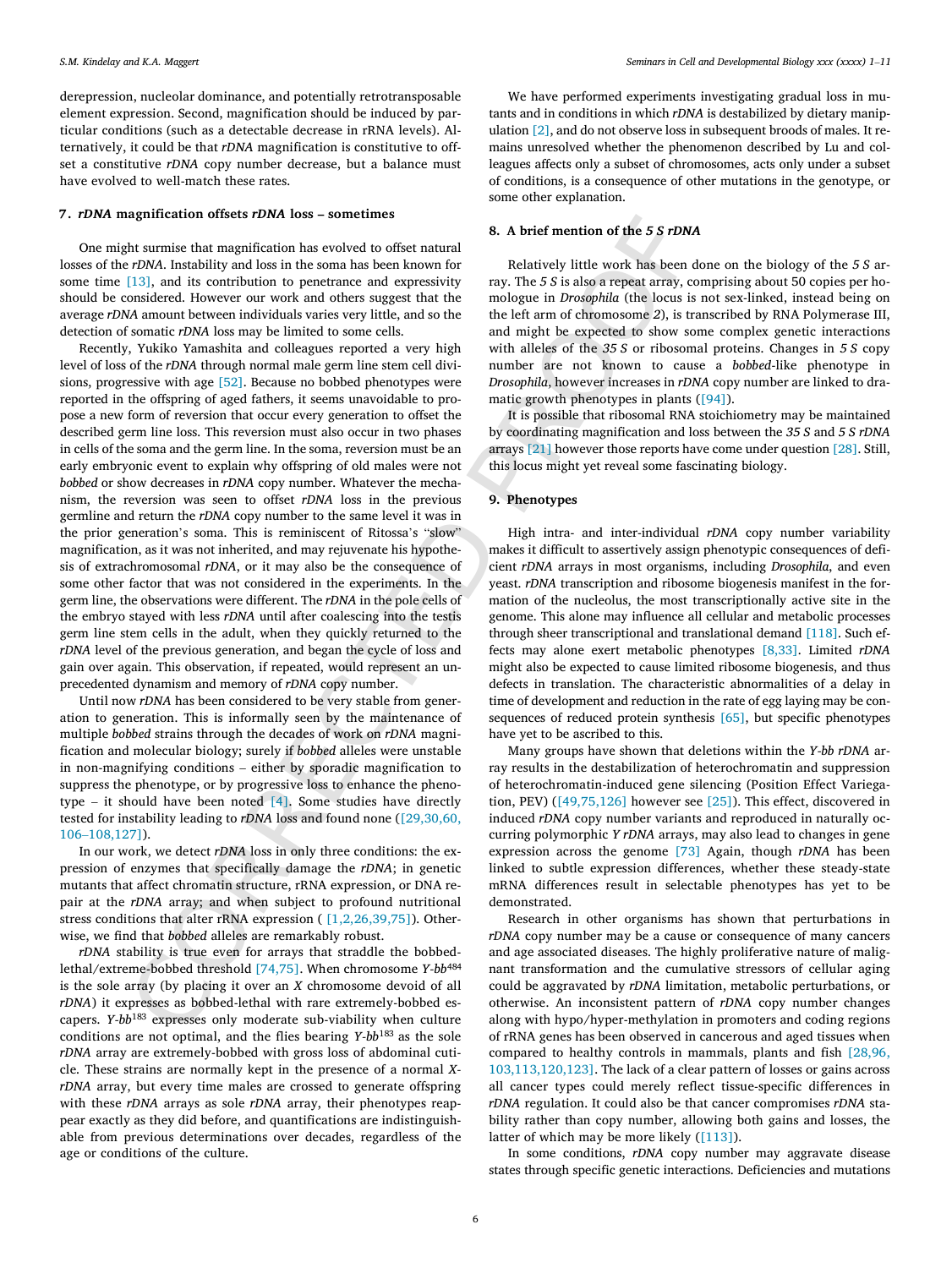<span id="page-6-0"></span>

**Fig. 2.** Synthesis of Potential *rDNA* Magnification Mechanisms.

in DN A repair fa ctors or chromati n co mponent s that lead to fluctu ation s in *rDNA* copy number may make replication, repair, or heterochromatin formation more reliant on yet other gene products. It is plausible that *rDNA* copy number may genetically interact with these genes and co ntribut e to th e et i olo g ica l basi s of di sease s such as Bloo m sy ndrome, Werner syndrome, ataxia-telangiectasia, and even growth rate [\[40,47](#page-8-23), [93](#page-8-23)]. Furthermore *rDNA* copy number changes that have been implicate d in di sease ma y ac t throug h a metaboli c dy sre g ulation that arises through *rDNA* copy number changes [2[,8,33](#page-7-20)].

Ther e is a recently emer gin g co nsi der ation that *rDNA* defect s play a pivotal role in neuronal biology, and may underly some neurologica l di sorders ([\[46\]](#page-8-28)). Whethe r it migh t do so throug h alte rations to transcri ption , cell cycl e an d deve lopment , he t erochromati n an d tran sposo n co ntrol , or meta b olism is an area of active inquir y [\[11,](#page-7-22) 79 ] .

#### **10 . Wher e ar e we at ?**

Ma gnification of th e *rDNA* is well -accepted , an d su pported by decade s of work by many la b oratories , workin g in co lla b oration or in dependently. Unequal sister chromatid exchange appears fully ex-planatory as a mechanism ([Fig.](#page-6-0) 2). However, how widespread is this ph eno m eno n – ar e al l chromosome s su sce ptible, whethe r it ha ppens in no rma l genotype s – seem s stil l open fo r di scu ssion (and di sagre e ment). Th e ba lance of info rmation su ggest s that DN A breaks ar e in volved in initiating magnification, but it is unknown whether this is a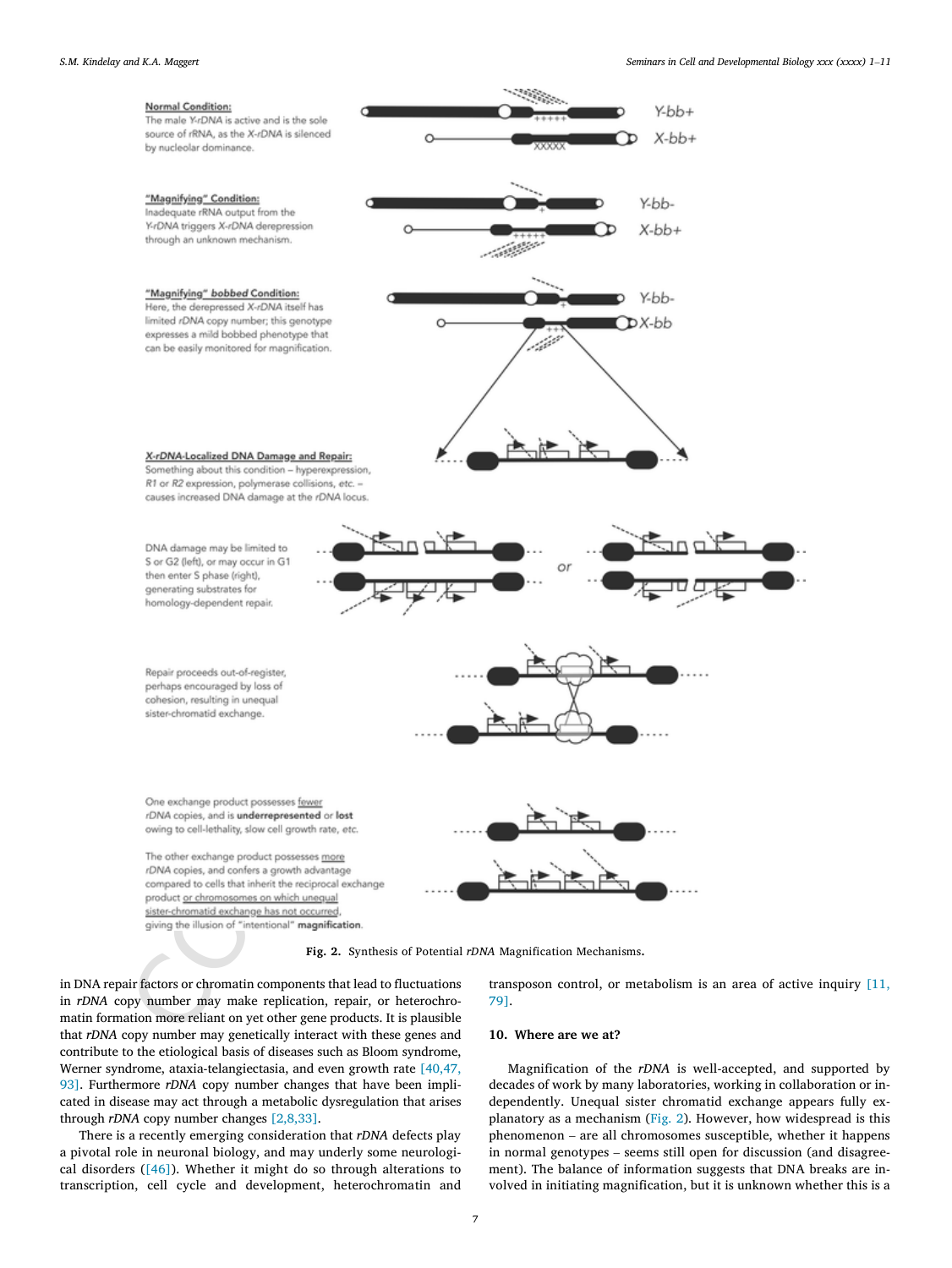<span id="page-7-5"></span>sp ecifi c an d re g ulate d proces s (as, e.g. , it is in *Sa cch aromyce s cere visiae*), or whether it is a consequence of misregulation of the *rDNA* unde r what we no w call " magnifyin g " co nditions. Pe rhaps ev olution woul d no t di scrim inate : wh y woul d a sp ecifi c sy ste m evolve unde r co ndition s that caus e it to ha ppe n an yway?

<span id="page-7-18"></span><span id="page-7-16"></span><span id="page-7-9"></span><span id="page-7-1"></span>The line of the main state in the state in the state in the state in the state in the state in the state in the state in the state in the state in the state in the state in the state in the state in the state in the state A pe rsi stent question that arises when co nsi derin g ma gnification is of the consequence. Broadly, there seem to be three "reasons" for ma gnification . On e is to avoi d lethalit y from th e loss of tran slational capacity. This itself is important, but perhaps no different from any form of DN A repair that offsets mutation . Ma gnification ma y be a sp e cial case as , fo r example, repeat sequence s ar e more su sce ptibl e to loss than more co mplex sequences. A se con d re aso n woul d be to " tun e " othe r ph enotype s that depend on *rDNA* copy nu mber. This is pe rhaps th e most exci tin g po ssibi lity, as th e wide vari ation in *rDNA* copy nu mbe r that exists within po p ulation s ma y mo dify ye t -unknow n phenotypes. It could, then, explain some degree of heritability "missing" from GWAS studies that struggle to consider epistatic interaction s [\(\[82,84](#page-9-27) ]). Ou r la b oratory , an d many ot hers, ar e explorin g this po ssibi lit y sinc e th e co rrelation betwee n *rDNA* copy nu mber, aging, ca ncer, an d ne urolo g ica l di sorders ar e to o co mpelling, an d to o impo r tant , to leav e alone. Finally, it is po ssibl e that *rDNA* ma gnification is ne ither impo rtant no r adaptive , bu t merely th e co nsequence of th e unusua l biolog y of repeat DNAs . Pe rhaps ou r unde rstan din g of *rDNA* copy nu mbe r re g ulation is hi ndere d by ou r expe ctation that it is " unique, " an d no t si mpl y fo llo win g th e same rule s of sate llite DN A and other repetitive elements. Magnification may be a phenomenon without a reason [55], one of the many spandrels that arise during the ev olution of othe r co mplex bi olo g ica l sy stems [24] . Whatever th e case , many exci tin g studie s ar e bein g done to work it out.

### <span id="page-7-23"></span><span id="page-7-13"></span><span id="page-7-12"></span>**References**

<span id="page-7-14"></span><span id="page-7-10"></span><span id="page-7-7"></span>.

- [1] J.C. Aldrich, K.A. Maggert, Simple quantitative PCR approach to reveal naturall y occurrin g an d mutation -induce d repetitive sequence variatio n on th e Drosophila Y chromosome , PLoS On e 9 (10 ) (2014 ) , e10990 6 https://doi.org/ 10.1371/journal.pone.0109906 , PMID : 25285439 ; PMCID: PMC4186871 .
- <span id="page-7-20"></span><span id="page-7-8"></span>[2] J.C. Aldrich, K.A. Maggert, Transgenerational inheritance of diet-induced genome rearrangements in Drosophila , PLoS Genet. 11 ( 4 ) (2015 ) , e1005148 https://doi.org/10.1371/journal.pgen.1005148 , PMID : 25885886 ; PMCID: PMC4401788 .
- <span id="page-7-15"></span><span id="page-7-11"></span>[3] K.T. Averbeck, T.H. Eickbush, Monitoring the mode and tempo of concerted evolutio n in th e Drosophila melanogaster rDNA locu s , Genetics 17 1 ( 4 ) (2005 ) 1837 –1846 https://doi.org/10.1534/genetics.105.04767 0 , Epub 2005 Se p 2. PMID : 16143606 ; PMCID: PMC1456108 .
- <span id="page-7-19"></span>[4 ] A. Bianciardi, M. Boschi, E.E. Swanson, M. Belloni, L.G. Robbins, D.N.A. Ribosoma l , organization before an d afte r magnificatio n in Drosophila melanogaster , Genetics 19 1 ( 3 ) (2012 ) 70 3 –72 3 https://doi.org/10.1534/ genetics.112.14033 5 , Epub 2012 Ap r 13 . PMID : 22505623 ; PMCID: PMC3389968 .
- <span id="page-7-4"></span><span id="page-7-0"></span>[5 ] B . Boettche r , Y . Barral , Th e cell biolog y of open an d closed mitosi s , Nucleu s 4 ( 3 ) (2013 ) 16 0 –16 5 , https://doi.org/10.4161/nucl.24676 .
- [6 ] E. Boncinelli, F. Graziani, L. Polito, C. Malva, F. Ritossa, rDNA magnification at th e bobbed locu s of th e Y chromosome in Drosophila melanogaster , Cell Differ . 1 ( 2 ) (1972 ) 13 3 –14 2 , https://doi.org/10.1016/0045 -6039(72)9003 6 - x .
- <span id="page-7-17"></span>[7 ] C.B. Bridges, Non-disjunction as proof of the chromosome theory of heredity, Genetics 1 (1) (1916) 1–52 https://doi.org/10.1093/genetics/1.1.1, PMID: 17245850 ; PMCID: PMC1193653 .
- <span id="page-7-21"></span>[8] F. Bughio, K.A. Maggert, The peculiar genetics of the ribosomal DNA blurs the boundaries of transgenerationa l epigenetic inheritanc e , Chromosome Res. 27 ( 1 – 2 ) (2019 ) 19 –30 https://doi.org/10.1007/s10577 -01 8 -9591 - 2 , Epub 2018 De c 4. PMID : 30511202 ; PMCID: PMC6393165 .
- <span id="page-7-6"></span>[9 ] G.A. Busslinger, R.R. Stocsits, P. van der Lelij, E. Axelsson, A. Tedeschi, N. Galjar t , J . M . Peters , Cohesi n is positioned in mammalia n genome s by transcription, CTCF an d Wapl , Nature 54 4 (7651 ) (2017 ) 50 3 –50 7 [https://](https://doi.org/10.1038/nature22063) [doi.org/10.1038/nature2206](https://doi.org/10.1038/nature22063) 3 , Epub 2017 Ap r 19 . PMID : 28424523 ; PMCID: PMC6080695 .
- <span id="page-7-3"></span><span id="page-7-2"></span>[10] M. Buszczak, R.A. Signer, S.J. Morrison, Cellular differences in protein synthesis regulate tissue homeostasis, Cell 159 (2) (2014) 242–251 [https://doi.org/](https://doi.org/10.1016/j.cell.2014.09.016) [10.1016/j.cell.2014.09.016](https://doi.org/10.1016/j.cell.2014.09.016) , PMID : 25303523 ; PMCID: PMC4222182 .
- <span id="page-7-22"></span>[11] I.V. Chestkov, E.M. Jestkova, E.S. Ershova, V.E. Golimbet, T.V. Lezheiko, N.Y. Kolesina, L.N. Porokhovnik, N.A. Lyapunova, V.L. Izhevskaya, S.I. Kutsev, N.N. Veik o , S . V . Kostyu k , Abundanc e of ribosoma l RN A gene copies in th e genome s of schizophrenia patients, Schizophr. Res. 197 (2018) 305–314 [https://doi.org/](https://doi.org/10.1016/j.schres.2018.01.001) [10.1016/j.schres.2018.01.001](https://doi.org/10.1016/j.schres.2018.01.001) , Epub 2018 Ja n 12 . PMID : 29336872 .
- [12] T.W. Cline, A lesson from flex: consider the Y chromosome when assessing

Drosophila se x -specific lethal s , Developmen t 12 8 ( 6 ) (2001 ) 1015 –1018 , [https://](https://doi.org/10.1242/dev.128.6.1015) [doi.org/10.1242/dev.128.6.1015](https://doi.org/10.1242/dev.128.6.1015) .

- [13] S . Cohe n , K . Yacobi , D . Sega l , Extrachromosomal circular DN A of tandemly repeated genomi c sequence s in Drosophila , Genome Res. 13 (6A ) (2003 ) 1133 –1145 [https://doi.org/10.1101/gr.90760](https://doi.org/10.1101/gr.907603) 3 , PMID : 12799349 ; PMCID: PMC40364 1 .
- [14] K.W. Cooper, Cytogenetic analysis of major heterochromatic elements (especiall y Xh an d Y) in Drosophila melanogaster , an d th e theory of " heterochromatin " , Chromosoma 10 (1959 ) 53 5 –58 8 , [https://doi.org/10.1007/](https://doi.org/10.1007/BF00396588) [BF00396588](https://doi.org/10.1007/BF00396588) .
- [15] D.V. de Cicco, D.M. Glover, Amplification of rDNA and type I sequences in Drosophila males deficient in rDNA, Cell 32 (4) (1983) 1217–1225, [https://](https://doi.org/10.1016/0092-8674(83)90304-5) doi.org/10.1016/0092 -8674(83)9030 4 - 5 .
- [16] D.G. Eickbush, T.H. Eickbush, Transcription of endogenous and exogenous R2 elements in th e rRNA gene locu s of Drosophila melanogaster , Mol. Cell Biol . 23 (11 ) (2003 ) 3825 –3836 [https://doi.org/10.1128/MCB.23.11.3825](https://doi.org/10.1128/MCB.23.11.3825-3836.2003) -3836.200 3 , PMID: 12748285; PMCID: PMC155226.
- [17] T.H. Eickbush, D.G. Eickbush, Integration, regulation, and long-term stability of R2 retrotransposons , Microbio l Spectr . 3 ( 2 ) (2015 ) [https://doi.org/10.1128/](https://doi.org/10.1128/microbiolspec.MDNA3-0011-2014) microbiolspec.MDNA 3 -0011 -2014 , PMID : 26104703 ; PMCID: PMC4498411 .
- [18] S.A. Endow, D.J. Komma, K.C. Atwood, Ring chromosomes and rDNA magnificatio n in Drosophila , Genetics 10 8 ( 4 ) (1984 ) 96 9 –98 3 [https://doi.org/](https://doi.org/10.1093/genetics/108.4.969) 10.1093/genetics /108.4.96 9 , PMID : 6439601; PMCID: PMC1224277 .
- [19] S . A . Endo w , D . J . Komm a , On e -step an d stepwise magnificatio n of a bobbed lethal chromosome in Drosophila melanogaster , Genetics 11 4 ( 2 ) (1986 ) 51 1 –52 3 https://doi.org/10.1093/genetics /114.2.51 1 , PMID : 3095184; PMCID: PMC1202954 .
- $[21]$ J . G . Gibbon s , A . T . Branco , S . A . Godinh o , S . Yu , B . Lemo s , Concerte d copy number variation balances ribosomal DNA dosage in human and mouse genomes, Proc . Natl . Acad . Sci. US A 11 2 ( 8 ) (2015 ) 2485 –2490 [https://doi.org/10.1073/](https://doi.org/10.1073/pnas.1416878112) pnas.1416878112, Epub 2015 Jan 12. PMID: 25583482; PMCID: PMC4345604.
- [22] D.M. Glover, D.S. Hogness, A novel arrangement of the 18S and 28S sequences in a repeatin g unit of Drosophila melanogaster rDNA , Cell 10 ( 2 ) (1977 ) 16 7 –17 6 , [https://doi.org/10.1016/0092](https://doi.org/10.1016/0092-8674(77)90212-4)-8674(77)90212-4.
- [23] D.M. Glover, R.L. White, D.J. Finnegan, D.S. Hogness, Characterization of six cloned DNAs from Drosophila melanogaster , includin g on e that contains th e gene s fo r rRNA , Cell 5 ( 2 ) (1975 ) 14 9 –15 7 , [https://doi.org/10.1016/0092](https://doi.org/10.1016/0092-8674(75)90023-9) -8674(75) [9002](https://doi.org/10.1016/0092-8674(75)90023-9) 3 - 9 .
- [24] S.J. Gould, R.C. Lewontin, The spandrels of San Marco and the Panglossian paradigm: a critique of the adaptationist programme, Proc. R. Soc. Lond. B Biol. Sci. 20 5 (1161 ) (1979 ) 58 1 –59 8 , <https://doi.org/10.1098/rspb.1979.0086> .
- [25] F . Grei l , K . Ahma d , Nucleola r dominanc e of th e Y chromosome in Drosophila melanogaster , Genetics 19 1 ( 4 ) (2012 ) 1119 –1128 [https://doi.org/10.1534/](https://doi.org/10.1534/genetics.112.141242) [genetics.112.14124](https://doi.org/10.1534/genetics.112.141242) 2 , Epub 2012 Ma y 29 . PMID : 22649076 ; PMCID: PMC3415996 .
- [26] P.A. Guerrero, K.A. Maggert, The CCCTC-binding factor (CTCF) of Drosophila contribute s to th e regulation of th e ribosoma l DN A an d nucleola r stabilit y , PLoS On e 6 ( 1 ) (2011 ) , e16401 <https://doi.org/10.1371/journal.pone.0016401> , PMID : 21283722 ; PMCID: PMC3024428 .
- [28] A.N. Hall, T.N. Turner, C. Queitsch, Thousands of high-quality sequencing sample s fail to show meaningful correlatio n betwee n 5S an d 45 S ribosoma l DN A arrays in humans , Sci. Rep. 11 ( 1 ) (2021 ) 44 9 [https://doi.org/10.1038/s41598](https://doi.org/10.1038/s41598-020-80049-y) - 020[-8004](https://doi.org/10.1038/s41598-020-80049-y)9-y, PMID: 33432083; PMCID: PMC7801704.
- [29] R.S. Hawley, C.H. Marcus, M.L. Cameron, R.L. Schwartz, A.E. Zitron, Repairdefect mutation s inhibi t rDNA magnificatio n in Drosophila an d discriminate betwee n meioti c an d premeiotic magnificatio n , Proc . Natl . Acad . Sci. US A 82 (23 ) (1985 ) 8095 –8099 [https://doi.org/10.1073/pnas.82.23.809](https://doi.org/10.1073/pnas.82.23.8095) 5 , PMID : 3934666; PMCID: PMC39144 9 .
- [30] R.S. Hawley, K.D. Tartof, A two-stage model for the control of rDNA magnificatio n , Genetics 10 9 ( 4 ) (1985 ) 69 1 –70 0 [https://doi.org/10.1093/](https://doi.org/10.1093/genetics/109.4.691) genetics [/109.4.69](https://doi.org/10.1093/genetics/109.4.691) 1 , PMID : 3921426; PMCID: PMC1202502 .
- [31] D.C. Hayward, D.M. Glover, Analysis of the Drosophila rDNA promoter by transien t expression , Nuclei c Acid s Res. 16 (10 ) (1988 ) 4253 –4268 , [https://](https://doi.org/10.1093/nar/16.10.4253) [doi.org/10.1093/nar/16.10.4253](https://doi.org/10.1093/nar/16.10.4253) .
- [32] F. He, A. James, H. Raje, H. Ghaffari, P. DiMario, Deletion of Drosophila Nopp14 0 induce s subcellula r ribosomopathie s , Chromosoma 12 4 ( 2 ) (2015 ) 19 1 –20 8 [https://doi.org/10.1007/s00412](https://doi.org/10.1007/s00412-014-0490-9) -01 4 -0490 - 9 , Epub 2014 No v 11 .
- [33] M.L. Holland, R. Lowe, P.W. Caton, C. Gemma, G. Carbajosa, A.F. Danson, A.A. Carpenter, E. Loche, S.E. Ozanne, V.K. Rakyan, Early-life nutrition modulates the epigenetic stat e of specific rDNA geneti c variants in mice , Scienc e 35 3 (6298 ) (2016 ) 49 5 –49 8 [https://doi.org/10.1126/science.aaf704](https://doi.org/10.1126/science.aaf7040) 0 , Epub 2016 Ju l 7. PMID : 27386920 ; PMCID: PMC5734613 .
- [34] Y. Hori, A. Shimamoto, T. Kobayashi, The human ribosomal DNA array is composed of highly homogenize d tandem clusters , Genome Res. 31 (11 ) (2021 ) 1971 –1982 [https://doi.org/10.1101/gr.275838.12](https://doi.org/10.1101/gr.275838.121) 1 , Epub 2021 Au g 18 . PMID : 34407983 ; PMCID: PMC8559705 .
- [35] Y. Hori, T. Tanaka, Y. Kikuchi, In vitro cleavage of Drosophila 2S rRNA by M1 RN A , Nuclei c Acid s Symp . Ser. 44 (2000 ) 93 –94 , [https://doi.org/10.1093/nass](https://doi.org/10.1093/nass/44.1.93) / [44.1.9](https://doi.org/10.1093/nass/44.1.93) 3 .
- [36] K. Huang, J. Jia, C. Wu, M. Yao, M. Li, J. Jin, C. Jiang, Y. Cai, D. Pei, G. Pan, H. Ya o , Ribosoma l RN A gene transcriptio n mediated by th e master genome regulato r protei n CCCT C -bindin g factor (CTCF) is negatively regulate d by th e condensi n comple x , J. Biol . Chem . 28 8 (36 ) (2013 ) 2606 7 –2607 7 [https://doi.org/10.1074/](https://doi.org/10.1074/jbc.M113.486175) [jbc.M113.48617](https://doi.org/10.1074/jbc.M113.486175) 5 , Epub 2013 Ju l 24 . PMID : 23884423 ; PMCID: PMC3764810 .
- [37] J.L. Jakubczak, Y. Xiong, T.H. Eickbush, I. Type (R1) and type II (R2) ribosomal DN A insertions of Drosophila melanogaster ar e retrotransposabl e elements closel y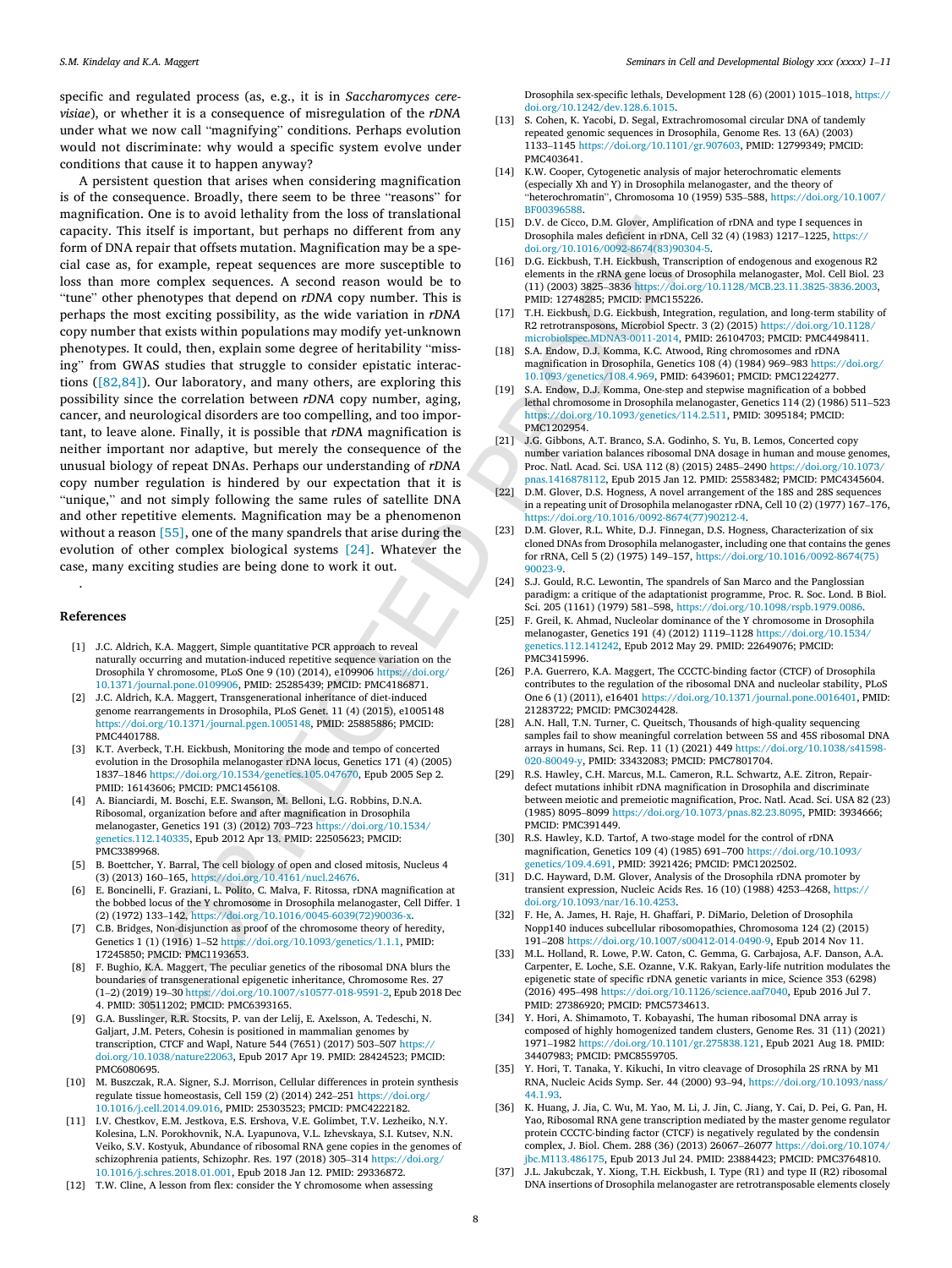relate d to thos e of Bombyx mori , J. Mol. Biol . 21 2 ( 1 ) (1990 ) 37 –52 , [https://](https://doi.org/10.1016/0022-2836(90)90303-4) [doi.org/10.1016/0022](https://doi.org/10.1016/0022-2836(90)90303-4)-2836(90)90303-4.

- <span id="page-8-18"></span><span id="page-8-13"></span>[38] M . Jamric h , O . L . Miller Jr , Th e rare transcript s of [interrupte](http://refhub.elsevier.com/S1084-9521(22)00163-X/sbref38) d rRNA gene s in Drosophila [melanogaster](http://refhub.elsevier.com/S1084-9521(22)00163-X/sbref38) ar e processe d or degraded during synthesi s , EMBO J. 3 ( 7 ) (1984 ) 1541 –1545 PMID : 6430695; PMCID: [PMC55755](http://refhub.elsevier.com/S1084-9521(22)00163-X/sbref38) 6 .
- <span id="page-8-11"></span>[39] J. Ji, X. Tang, W. Hu, K.A. Maggert, Y.S. Rong, The processivity factor Pol32 mediates nuclea r localization of DN A polymerase delt a an d prevents chromosoma l fragil e site formatio n in Drosophila developmen t , PLoS Genet. 15 ( 5 ) (2019 ) , e1008169 <https://doi.org/10.1371/journal.pgen.1008169> , PMID : 31100062 ; PMCID: PMC6542543 .
- <span id="page-8-23"></span><span id="page-8-9"></span>[40] M.W. Killen, D.M. Stults, N. Adachi, L. Hanakahi, A.J. Pierce, Loss of Bloom syndrome protei n destabilizes huma n gene cluste r architecture , Hum. Mol. Genet. 18 (18 ) (2009 ) 3417 –3428 <https://doi.org/10.1093/hmg/ddp282> , Epub 2009 Ju n 19 .
- <span id="page-8-17"></span>[41] J.H. Kim, V.N. Noskov, A.Y. Ogurtsov, et al., The genomic structure of a human chromosome 22 nucleola r organize r region determined by TA R clonin g , Sci. Rep. 11 (2021) 2997, [https://doi.org/10.1038/s41598](https://doi.org/10.1038/s41598-021-82565-x)-021-82565-x.
- <span id="page-8-4"></span><span id="page-8-0"></span>[42] T. Kobayashi, T. Horiuchi, A yeast gene product, Fob1 protein, required for both replicatio n fork blocking an d recombinationa l hotspo t activities , Gene s Cell s 1 ( 5 ) (1996 ) 46 5 –47 4 , [https://doi.org/10.1046/j.1365](https://doi.org/10.1046/j.1365-2443.1996.d01-256.x) -2443.1996.d0 1 -256. x .
- <span id="page-8-25"></span><span id="page-8-1"></span>[43] T. Kobayashi, M. Sasaki, Ribosomal DNA stability is supported by many 'buffer gene s ' —introduction to th e Yeas t rDNA Stabilit y Database , FEMS Yeas t Res. 17 ( 1 ) (2017 ) fox001 , [https://doi.org/10.1093/femsyr](https://doi.org/10.1093/femsyr/fox001) /fox001 .
- <span id="page-8-8"></span>[44] K.E. Koehler, C.L. Boulton, H.E. Collins, R.L. French, K.C. Herman, S.M. Lacefield, L.D. Madden, C.D. Schuetz, R.S. Hawley, Spontaneous X chromosome MI an d MI I nondisjunction events in Drosophila melanogaster oocyte s have differen t recombinationa l historie s , Nat. Genet. 14 ( 4 ) (1996 ) 40 6 –41 4 , [https://](https://doi.org/10.1038/ng1296-406) [doi.org/10.1038/ng1296](https://doi.org/10.1038/ng1296-406) -40 6 .
- <span id="page-8-14"></span><span id="page-8-6"></span>[45] D . J . Komm a , S . A . Endo w , Incomplete Y chromosome s promot e magnificatio n in male an d female Drosophila , Proc . Natl . Acad . Sci. US A 84 ( 8 ) (1987 ) 2382 –2386 <https://doi.org/10.1073/pnas.84.8.2382> , PMID : 3104913; PMCID: PMC304655.
- <span id="page-8-28"></span><span id="page-8-22"></span>[46] M. Krzyżanowska, K. Rębała, J. Steiner, M. Kaliszan, D. Pieśniak, K. Karnecki, M. Wiergowski, R. Brisch, K. Braun, Z. Jankowski, M. Kosmowska, J. Chociej, T. Go s , Reduce d ribosoma l DN A transcriptio n in th e prefrontal cortex of suicid e victims: consistenc e of ne w molecula r RT -qPCR findings with previous morphometric data from AgNO R -staine d pyramida l neuron s , Eur. Arch . Psychiatry Clin . Neurosci . 27 1 ( 3 ) (2021 ) 56 7 –57 6 https://doi.org/10.1007/ s00406 -02 1 -0123 2 - 4 , Epub 2021 Ja n 26 . PMID : 33501518 ; PMCID: PMC7981327 .
- <span id="page-8-3"></span>[47] E.X. Kwan, E.J. Foss, S. Tsuchiyama, G.M. Alvino, L. Kruglyak, M. Kaeberlein, M.K. Raghuraman, B.J. Brewer, B.K. Kennedy, A. Bedalov, A natural polymorphism in rDNA replicatio n origin s link s origin activation with calori e restrictio n an d lifespan , PLoS Genet. 9 ( 3 ) (2013 ) , e1003329 https://doi.org/ 10.1371/journal.pgen.1003329 , Epub 2013 Ma r 7. PMID : 23505383 ; PMCID: PMC3591295 .
- <span id="page-8-21"></span>[48] T. Labella, L. Vicari, A. Manzi, F. Graziani, Expression of rDNA insertions during rDNA magnification in D. melanogaster, Mol. Gen. Genet 190 (3) (1983) 487–493, https://doi.org/10.1007/BF00331081 .
- <span id="page-8-26"></span>[49] K. Larson, S.J. Yan, A. Tsurumi, J. Liu, J. Zhou, K. Gaur, D. Guo, T.H. Eickbush, W.X. Li, Heterochromatin formation promotes longevity and represses ribosomal RN A synthesi s , PLoS Genet. 8 ( 1 ) (2012 ) , e1002473 https://doi.org/10.1371/ journal.pgen.1002473 , Epub 2012 Ja n 26 . PMID : 22291607 ; PMCID: PMC3266895 .
- <span id="page-8-20"></span>[50] E.O. Long, M. Collins, B.I. Kiefer, I.B. Dawid, Expression of the ribosomal DNA insertions in bobbed mutant s of Drosophila melanogaster , Mol. Gen. Genet. 18 2 ( 3 ) (1981 ) 37 7 –38 4 , https://doi.org/10.1007/BF00293925 .
- <span id="page-8-19"></span><span id="page-8-2"></span>[51] E . O . Long , I . B . Dawi d , Expression of ribosoma l DN A insertions in Drosophila melanogaster , Cell 18 ( 4 ) (1979 ) 1185 –1196 , https://doi.org/10.1016/0092 - 8674(79)9023 1 - 9 .
- <span id="page-8-24"></span>[52] K.L. Lu, J.O. Nelson, G.J. Watase, N. Warsinger-Pepe, Y.M. Yamashita, Transgenerationa l dynamics of rDNA copy number in Drosophila male germline stem cell s , Elife 7 (2018 ) , e32421 https://doi.org/10.7554/eLife.3242 1 , PMID : 29436367 ; PMCID: PMC5811208 .
- <span id="page-8-27"></span><span id="page-8-12"></span>[53] Y. Luo, E. Fefelova, M. Ninova, Y.A. Chen, A.A. Aravin, Repression of interrupte d an d intact rDNA by th e SUMO pathwa y in Drosophila melanogaster , Elife 9 (2020), e52416 https://doi.org/10.7554/eLife.52416, PMID: 33164748; PMCID: PMC7676866 .
- <span id="page-8-16"></span><span id="page-8-5"></span>[54] E . M . Lyckegaard , A . G . Clar k , Ribosoma l DN A an d Stellate gene copy number variatio n on th e Y chromosome of Drosophila melanogaster , Proc . Natl . Acad . Sci. US A 86 ( 6 ) (1989 ) 1944 –1948 https://doi.org/10.1073/pnas.86.6.1944 , PMID : 2494656; PMCID: PMC28682 1 .
- <span id="page-8-29"></span><span id="page-8-7"></span>[55] M . Lync h , Th e frailt y of adaptive hypotheses fo r th e origin s of organismal complexity , Proc . Natl . Acad . Sci. US A 10 4 (Supp l 1 ) (2007 ) 8597 –8604 https:// doi.org/10.1073/pnas.070220710 4 , Epub 2007 Ma y 9. PMID : 17494740 ; PMCID: PMC1876435 .
- <span id="page-8-15"></span>[56] K . A . Magger t , K . G . Goli c , Highly efficien t se x chromosome interchanges produced by I -CreI expression in Drosophila , Genetics 17 1 ( 3 ) (2005 ) 1103 –1114 [https://doi.org/10.1534/genetics.104.04007](https://doi.org/10.1534/genetics.104.040071) 1 , Epub 2005 Ju l 14 . PMID : 16020774 ; PMCID: PMC1456814 .
- <span id="page-8-10"></span>[57] K . A . Magger t , Reduce d rDNA copy number does no t affect " competitive " chromosome pairin g in XY Y male s of Drosophila melanogaster , G3 (Bethesda) . 4 ( 3 ) (2014 ) 49 7 –50 7 [https://doi.org/10.1534/g3.113.00873](https://doi.org/10.1534/g3.113.008730) 0 , PMID : 24449686 ; PMCID: PMC3962488 .
- [58] M. Makni, M. Marrakchi, N. Prud'homme, The occurrence of long ribosomal transcript s homologous to type I insertions in bobbed mutant s of Drosophila melanogaster , Gene t Res. 54 ( 2 ) (1989 ) 12 7 –13 5 , [https://doi.org/10.1017/](https://doi.org/10.1017/s0016672300028494)

[s001667230002849](https://doi.org/10.1017/s0016672300028494) 4 .

- [59] C. Malva, F. Graziani, E. Boncinelli, L. Polito, F. Rotossa, Check of gene number during th e proces s of rDNA magnificatio n , Nat. Ne w Biol . 23 9 (92 ) (1972 ) 13 5 –13 7 , <https://doi.org/10.1038/newbio239135a0> .
- [60] C. Malva, A. La Volpe, G. Gargiulo, Comparison between rDNA magnification an d bb lethal mutation frequencie s in Drosophila melanogaster , Mol. Gen. Gene t 18 0 ( 3 ) (1980 ) 51 1 –51 5 , <https://doi.org/10.1007/BF00268054> .
- [61] C.H. Marcus, A.E. Zitron, D.A. Wright, R.S. Hawley, Autosomal modifiers of the bobbed phenotyp e ar e a majo r componen t of th e rDNA magnificatio n parado x in Drosophila melanogaster , Genetics 11 3 ( 2 ) (1986 ) 30 5 –31 9 [https://doi.org/](https://doi.org/10.1093/genetics/113.2.305) 10.1093/genetics /113.2.30 5 , PMID : 3087814; PMCID: PMC1202840 .
- [62] B.D. McKee, G.H. Karpen, Drosophila ribosomal RNA genes function as an X-Y pairing site during male meiosis, Cell 61 (1) (1990) 61–72, [https://doi.org/](https://doi.org/10.1016/0092-8674(90)90215-z) 10.1016/0092 -8674(90)9021 5 - z .
- [63] B. McStay, Nucleolar dominance: a model for rRNA gene silencing, Genes Dev. 20 (10 ) (2006 ) 1207 –1214 , [https://doi.org/10.1101/gad.143690](https://doi.org/10.1101/gad.1436906) 6 .
- [64] J . R . Miller , D . C . Haywar d , D . M . Glover , Transcriptio n of th e ' non -transcribe d ' spacer of Drosophila melanogaster rDNA , Nuclei c Acid s Res. 11 ( 1 ) (1983 ) 11 –19 https://doi.org/10.1093/nar/11.1.1 1 , PMID : 6306560; PMCID: PMC32568 7 .
- [65] J . Moha n , F . M . Ritoss a , Regulation of ribosoma l RN A synthesi s an d it s bearin g on th e bobbed phenotyp e in Drosophila melanogaster , Dev. Biol . 22 ( 3 ) (1970 ) 49 5 –51 2 , https://doi.org/10.1016/0012 -1606(70)9016 5 - x .
- [66] G. Mohannath, F. Pontvianne, C.S. Pikaard, Selective nucleolus organizer inactivation in Arabidopsi s is a chromosome position -effect phenomenon , Proc . Natl . Acad . Sci. US A 11 3 (47 ) (2016 ) 1342 6 –1343 1 [https://doi.org/10.1073/](https://doi.org/10.1073/pnas.1608140113) pnas.160814011 3 , Epub 2016 No v 7. PMID : 27821753 ; PMCID: PMC5127337 .
- [67] E.A. Morton, N.Hall Ashley, Elizabeth Kwan, Calvin Mok, Konstantin Queitsch, Vivek Nandakumar, John Stamatoyannopoulos, Bonita J. Brewer, Robert Waterston, Christine Queitsch, Challenges and Approaches to Genotyping Repetitive DNA, G3 Genes = Genomes Genet. Volume 10 (Issue 1) (2020) 41 7 –43 0 , https://doi.org/10.1534/g3.119.40077 1 .
- [68] Muller , H.J. 1932 . Furthe r studie s on th e nature an d causes of gene mutations. Proceeding s of th e 6t h Internationa l Congress of Genetics , pp . 21 3 –255.
- [69] Nelson JO, Slicko A., Yamashita, YM. The retrotransposon R2 maintains Drosophila ribosoma l DN A repeats. BioRxi v doi: 〈 https:/ [/doi.org/10.1101/](https://doi.org/10.1101/2021.07.12.451825)  $2021.07.12.451825$  $2021.07.12.451825$ , currently not certified by peer review.
- [70] J . O . Nelson , G . J . Watase , N . Warsinge r -Pepe , Y . M . Yamashit a , Mechanisms of rDNA Copy Number Maintenanc e , Trends Genet. 35 (10 ) (2019 ) 73 4 –74 2 [https://](https://doi.org/10.1016/j.tig.2019.07.006) [doi.org/10.1016/j.tig.2019.07.00](https://doi.org/10.1016/j.tig.2019.07.006) 6 , Epub 2019 Au g 5. PMID : 31395390 ; PMCID: PMC6744303 .
- Silka, K. Madrid, L. Hamala A. Madrid, L. Hamala A. Madrid, L. Hamala A. Madrid, L. Hamala A. Madrid, L. Hamala A. Madrid, L. Hamala A. Madrid, L. Hamala A. Madrid, L. Hamala A. Madrid, L. Hamala A. Madrid, L. Hamala A. M [71] S. Nurk, S. Koren, A. Rhie, M. Rautiainen, A.V. Bzikadze, A. Mikheenko, M.R. Vollger, N. Altemose, L. Uralsky, A. Gershman, S. Aganezov, S.J. Hoyt, M. Diekhans, G.A. Logsdon, M. Alonge, S.E. Antonarakis, M. Borchers, G.G. Bouffard, S.Y. Brooks, G.V. Caldas, N.C. Chen, H. Cheng, C.S. Chin, W. Chow, L.G. de Lima, P.C. Dishuck, R. Durbin, T. Dvorkina, I.T. Fiddes, G. Formenti, R.S. Fulton, A. Fungtammasan, E. Garrison, P.G.S. Grady, T.A. Graves-Lindsay, I.M. Hall, N.F. Hansen, G.A. Hartley, M. Haukness, K. Howe, M.W. Hunkapiller, C. Jain, M. Jain, E.D. Jarvis, P. Kerpedjiev, M. Kirsche, M. Kolmogorov, J. Korlach, M. Kremitzki, H. Li, V.V. Maduro, T. Marschall, A.M. McCartney, J. McDaniel, D.E. Miller, J.C. Mullikin, E.W. Myers, N.D. Olson, B. Paten, P. Peluso, P.A. Pevzner, D. Porubsky, T. Potapova, E.I. Rogaev, J.A. Rosenfeld, S.L. Salzberg, V.A. Schneider, F.J. Sedlazeck, K. Shafin, C.J. Shew, A. Shumate, Y. Sims, A.F.A. Smit, D.C. Soto, I. Sović, J.M. Storer, A. Streets, B.A. Sullivan, F. Thibaud-Nissen, J. Torrance, J. Wagner, B.P. Walenz, A. Wenger, J.M.D. Wood, C. Xiao, S.M. Yan, A.C. Young, S. Zarate, U. Surti, R.C. McCoy, M.Y. Dennis, I.A. Alexandrov, J.L. Gerton, R.J. O'Neill, W. Timp, J.M. Zook, M.C. Schatz, E.E. Eichler, K.H. Miga, A.M. Phillippy, Th e complete sequence of a huma n genome , Scienc e 37 6 (6588 ) (2022 ) 44 –53 [https://doi.org/10.1126/science.abj698](https://doi.org/10.1126/science.abj6987) 7 , Epub 2022 Ma r 31 .
	- [72] G. Palumbo, R. Caizzi, F. Ritossa, Relative orientation with respect to the centromere of ribosoma l RN A gene s of th e X an d Y chromosome s of Drosophila melanogaster, Proc. Natl. Acad. Sci. USA 70 (6) (1973) 1883–1885 [https://](https://doi.org/10.1073/pnas.70.6.1883) [doi.org/10.1073/pnas.70.6.1883](https://doi.org/10.1073/pnas.70.6.1883), PMID: 4198277; PMCID: PMC433618.
	- [73] S. Paredes, A.T. Branco, D.L. Hartl, K.A. Maggert, B. Lemos, Ribosomal DNA deletions modulate genome-wide gene expression: "rDNA-sensitive" genes and natura l variatio n , PLoS Gene t 7 ( 4 ) (2011 ) e1001376 , [https://doi.org/10.1371/](https://doi.org/10.1371/journal.pgen.1001376) [journal.pgen.1001376](https://doi.org/10.1371/journal.pgen.1001376) .
	- [74] S. Paredes, K.A. Maggert, Expression of I-CreI endonuclease generates deletions within th e rDNA of Drosophila , Genetics 18 1 ( 4 ) (2009 ) 1661 –1671 [https://](https://doi.org/10.1534/genetics.108.099093) [doi.org/10.1534/genetics.108.09909](https://doi.org/10.1534/genetics.108.099093) 3 , Epub 2009 Ja n 26 . PMID : 19171942 ; PMCID: PMC2666528 .
	- [75] S. Paredes, K.A. Maggert, Ribosomal DNA contributes to global chromatin regulation , Proc . Natl . Acad . Sci. US A 10 6 (42 ) (2009 ) 1782 9 –1783 4 [https://](https://doi.org/10.1073/pnas.0906811106) [doi.org/10.1073/pnas.090681110](https://doi.org/10.1073/pnas.0906811106) 6 , Epub 2009 Oc t 12 . PMID : 19822756 ; PMCID: PMC2764911 .
	- [76] G.N. Pavlakis, B.R. Jordan, R.M. Wurst, J.N. Vournakis, Sequence and secondar y structur e of Drosophila melanogaster 5.8S an d 2S rRNA s an d of th e processing site betwee n them , Nuclei c Acid s Res. 7 ( 8 ) (1979 ) 2213 –2238 , <https://doi.org/10.1093/nar/7.8.2213> .
	- [77] J.C. Peng, G.H. Karpen, H3K9 methylation and RNA interference regulate nucleola r organization an d repeated DN A stabilit y , Nat. Cell Biol . 9 ( 1 ) (2007 ) 25 –35 [https://doi.org/10.1038/ncb151](https://doi.org/10.1038/ncb1514) 4 , Epub 2006 De c 10 . PMID : 17159999 ; PMCID: PMC2819265 .
	- [78] C.S. Pikaard, The epigenetics of nucleolar dominance, Trends Genet 16 (11) (2000 ) 49 5 –50 0 , [https://doi.org/10.1016/s016](https://doi.org/10.1016/s0168-9525(00)02113-2) 8 -9525(00)0211 3 - 2 .
	- [79] L . Porokhovni k , Individual copy number of ribosoma l gene s as a factor of mental retardatio n an d autism risk an d severity , Cell s 8 (10 ) (2019 ) 1151 [https://](https://doi.org/10.3390/cells8101151)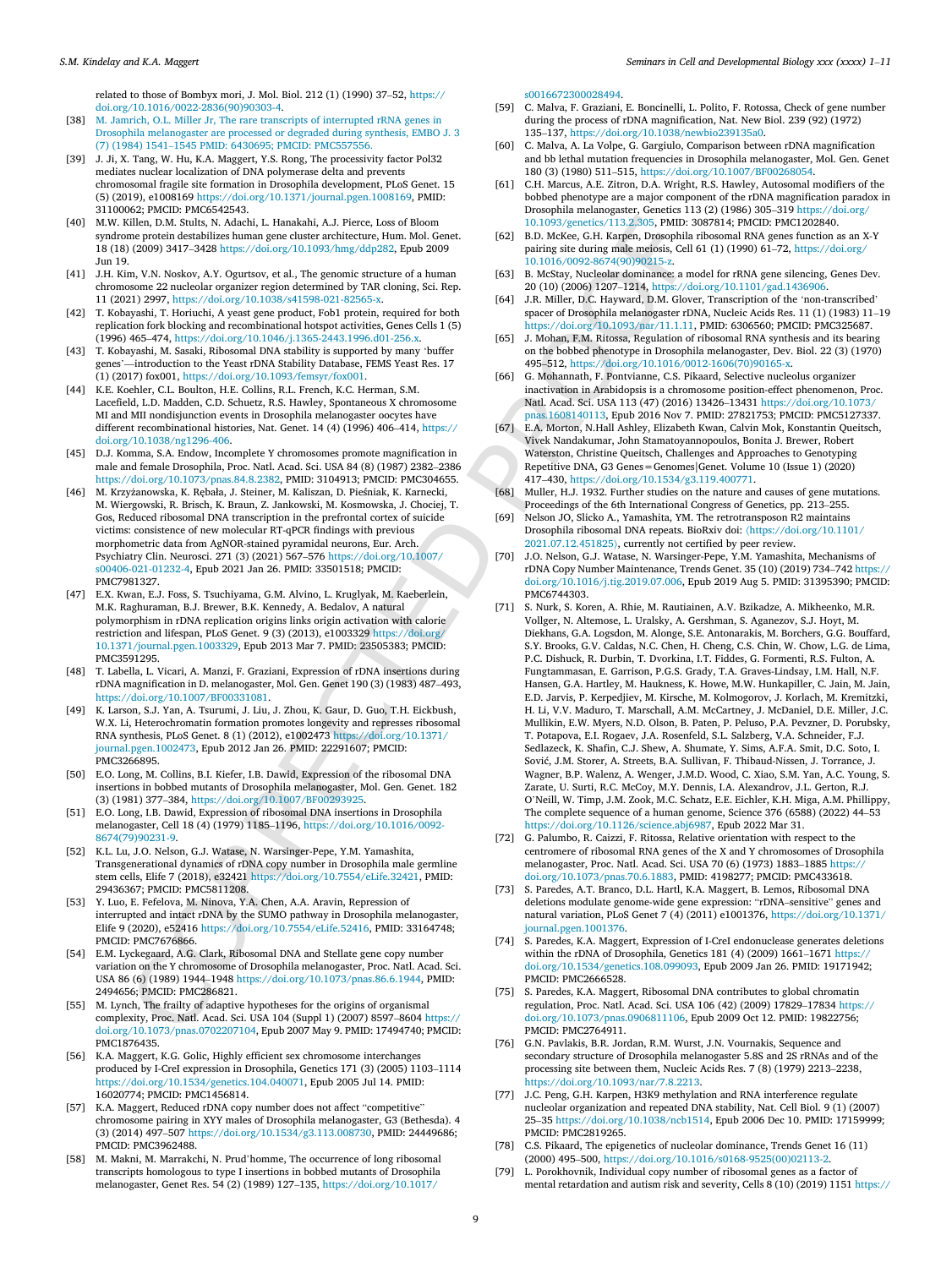[doi.org/10.3390/cells8101151](https://doi.org/10.3390/cells8101151) , PMID : 31561466 ; PMCID: PMC6830322 .

- <span id="page-9-26"></span><span id="page-9-1"></span>[80] T.A. Potapova, J.R. Unruh, Z. Yu, G. Rancati, H. Li, M.R. Stampfer, J.L. Gerton, Superresolutio n microscopy reveal s linkages betwee n ribosoma l DN A on heterologous chromosomes, J. Cell Biol. 218 (8) (2019) 2492–2513 [https://](https://doi.org/10.1083/jcb.201810166) [doi.org/10.1083/jcb.20181016](https://doi.org/10.1083/jcb.201810166) 6 , Epub 2019 Ju l 3. PMID : 31270138 ; PMCID: PMC6683752 .
- <span id="page-9-20"></span><span id="page-9-14"></span>[81] M. Poot, R. Hochstenbach, Prevalence and phenotypic impact of robertsonian translocations , Mol. Syndromol. 12 ( 1 ) (2021 ) 1 –11 [https://doi.org/10.1159/](https://doi.org/10.1159/000512676) [00051267](https://doi.org/10.1159/000512676) 6 , Epub 2021 Fe b 17 . PMID : 33776621 ; PMCID: PMC7983559 .
- <span id="page-9-27"></span>[82] M.O. Press, A.N. Hall, E.A. Morton, C. Queitsch, Substitutions are boring: some argument s abou t parallel mutation s an d high mutation rate s , Trends Genet. 35 ( 4 ) (2019 ) 25 3 –26 4 [https://doi.org/10.1016/j.tig.2019.01.00](https://doi.org/10.1016/j.tig.2019.01.002) 2 , Epub 2019 Fe b 20 . PMID : 30797597 ; PMCID: PMC6435258 .
- <span id="page-9-4"></span>[83] E.M. Pugacheva, N. Kubo, D. Loukinov, M. Tajmul, S. Kang, A.L. Kovalchuk, A . V . Strunnikov , G . E . Zentne r , B . Re n , V . V . Lobanenkov , CTCF mediates chromati n loopin g vi a N -terminal domain -dependen t cohesi n retentio n , Proc . Natl . Acad . Sci. US A 11 7 ( 4 ) (2020 ) 2020 –2031 [https://doi.org/10.1073/](https://doi.org/10.1073/pnas.1911708117) [pnas.191170811](https://doi.org/10.1073/pnas.1911708117)7, Epub 2020 Jan 14. PMID: 31937660; PMCID: PMC6995019.
- <span id="page-9-12"></span>[84] Rabanal FA, Nizhynska V., Mandáková T., et al. Unstable Inheritance of 45S rRNA Genes in Arabidopsis thaliana. G3 (Bethesda). 2017;7(4):1201–1209. Published 2017 Apr 3. (doi[:10.1534/g3.117.04020](https://doi.org/10.1534/g3.117.040204)4).
- <span id="page-9-11"></span>and abiliar methods and this particle with the control in the control in the control in the control in the control in the control in the control in the control in the control in the control in the control in the control i [85] H.S. Raje, M.E. Lieux, P.J. DiMario, R1 retrotransposons in the nucleolar organizers of Drosophila melanogaster ar e transcribe d by RN A polymerase I upon heat shoc k , Transcriptio n 9 ( 5 ) (2018 ) 27 3 –28 5 [https://doi.org/10.1080/](https://doi.org/10.1080/21541264.2018.1506682) [21541264.2018.150668](https://doi.org/10.1080/21541264.2018.1506682) 2 , Epub 2018 Au g 21 . PMID : 30063880 ; PMCID: PMC6150621 .
- <span id="page-9-22"></span><span id="page-9-10"></span>[86] F. Ritossa, C. Malva, E. Boncinelli, F. Graziani, L. Polito, The first steps of magnificatio n of DN A complementar y to ribosoma l RN A in Drosophila melanogaster, Proc. Natl. Acad. Sci. USA 68 (7) (1971) 1580–1584 [https://](https://doi.org/10.1073/pnas.68.7.1580) [doi.org/10.1073/pnas.68.7.1580](https://doi.org/10.1073/pnas.68.7.1580) , PMID : 5283949; PMCID: PMC38924 5 .
- <span id="page-9-17"></span>[87] F . Ritoss a , Crossing -over betwee n X AN D Y chromosome s during ribosoma l DN A magnificatio n in Drosophila melanogaster , Proc . Natl . Acad . Sci. US A 70 ( 7 ) (1973 ) 1950 –1954 <https://doi.org/10.1073/pnas.70.7.1950> , PMID : 4198661; PMCID: PMC43364 0 .
- <span id="page-9-18"></span><span id="page-9-3"></span>[88] F.M. Ritossa, K.C. Atwood, S. Spiegelman, A molecular explanation of the bobbed mutant s of Drosophila as partia l deficiencies of " ribosomal " DN A , Genetics 54 (3) (1966) 819–834 https://doi.org/10.1093/genetics/54.3.819, PMID : 5970623; PMCID: PMC1211204 .
- <span id="page-9-7"></span>[89] F.M. Ritossa, S. Spiegelman, Localization of dna complementary to ribosomal rna in the nucleolus organizer region of Drosophila melanogaster, Proc. Natl. Acad . Sci. US A 53 ( 4 ) (1965 ) 73 7 –74 5 https://doi.org/10.1073/pnas.53.4.73 7 , PMID : 14324529 ; PMCID: PMC22106 0 .
- <span id="page-9-23"></span>[90] F.M. Ritossa, Unstable redundancy of genes for ribosomal RNA, Proc. Natl. Acad . Sci. US A 60 ( 2 ) (1968 ) 50 9 –51 6 https://doi.org/10.1073/pnas.60.2.50 9 , PMID : 5248808; PMCID: PMC22507 7 .
- <span id="page-9-13"></span>[91] J.M. Ruchert, M.M. Brady, S. McMahan, K.J. Lacey, L.C. Latta, J. Sekelsky, E.P. Stoffregen , Bl m helicase facilitate s rapi d replicatio n of repetitive DN A sequence s in early Drosophila development, Genetics 220 (1) (2022) iyab169 https:// doi.org/10.1093/genetics /iyab16 9 , PMID : 34849849 ; PMCID: PMC8733427 .
- <span id="page-9-21"></span><span id="page-9-16"></span>[92] G. Salzano, C. Malva, Non-random loss of uninterrupted ribosomal DNA repeatin g unit s upon inductio n of a bobbed mutation , J. Mol. Biol . 17 7 ( 1 ) (1984 ) 18 9 –20 0 .
- <span id="page-9-24"></span>[93] J . Schawalder , E . Pari c , N . F . Neff, Telomere an d ribosoma l DN A repeat s ar e chromosoma l target s of th e bloo m syndrome DN A helicase , BM C Cell Biol . 4 (2003 ) 15 , https://doi.org/10.1186/1471 -2121 - 4 -15 .
- <span id="page-9-25"></span><span id="page-9-5"></span>[94] R.G. Schneeberger, C.A. Cullis, Specific DNA alterations associated with the environmenta l inductio n of heritabl e change s in flax , Genetics 12 8 ( 3 ) (1991 ) https://doi.org/10.1093/genetics /128.3.61 9 , PMID : 1678726; PMCID: PMC1204535 .
- <span id="page-9-9"></span>[95] D.A. Schneider, A. Michel, M.L. Sikes, L. Vu, J.A. Dodd, S. Salgia, Y.N. Osheim, A . L . Beye r , M . Nomura , Transcriptio n elongation by RN A polymerase I is linked to efficien t rRNA processing an d ribosome assembly , Mol. Cell . 26 ( 2 ) (2007 ) 21 7 –22 9 https://doi.org/10.1016/j.molcel.2007.04.007 , PMID : 17466624 ; PMCID: PMC1927085 .
- <span id="page-9-15"></span>[96] F. Shao, X. Liu, X. Zhang, Q. Wang, W. Wang, Methylation of 45S ribosomal DN A (rDNA) is associated with cancer an d agin g in humans , In t J. Genom. 2021 (2021 ) , 881800 7 https://doi.org/10.1155/2021 /881800 7 , PMID : 33575316 ; PMCID: PMC7861956 .
- <span id="page-9-6"></span>[97] Sharma D., Hermann-Le Denmat S., Matzke NJ, Hannan K., Hannan RD, O 'Sullivan JM , Ganley ARD. A ne w method fo r determinin g ribosoma l DN A copy number show s difference s betwee n Saccharomyce s cerevisiae populations. BioRxi v doi: https://doi.org/10.1101/2021.01.21.427686, currentl y no t certifie d by peer review .
- <span id="page-9-8"></span>[98] J . Sims , G . Sestin i , C . Elgert , A . vo n Haeseler , P . Schlögelhofe r , Sequencing of the Arabidopsis NOR2 reveals its distinct organization and tissue-specific rRNA ribosoma l variants , Nat. Commun . 12 ( 1 ) (2021 ) 38 7 [https://doi.org/10.1038/](https://doi.org/10.1038/s41467-020-20728-6) [s41467](https://doi.org/10.1038/s41467-020-20728-6) -02 0 -2072 8 - 6 , PMID : 33452254 ; PMCID: PMC7810690 .
- <span id="page-9-0"></span>[99] N . P . Sivertze v -Dobzhansky , T . Dobzhansky , Deficiency an d duplications fo r th e gene bobbed in drosophila melanogaster , Genetics 18 ( 3 ) (1933 ) 17 3 –19 2 , [https://doi.org/10.1093/genetics](https://doi.org/10.1093/genetics/18.3.173) /18.3.173 .
- <span id="page-9-19"></span>[100] E. Smirnov, P. Trosan, J.V. Cabral, P. Studeny, S. Kereïche, K. Jirsova, D. Cmarko , Discontinuou s transcriptio n of ribosoma l DN A in huma n cell s , PLoS On e 15 ( 3 ) (2020 ) , e0223030 <https://doi.org/10.1371/journal.pone.0223030> , PMID : 32119673 ; PMCID: PMC7051091 .
- <span id="page-9-2"></span>[101 ] C . Ster n , Uebe r di e additive Wirkun g [multiple](http://refhub.elsevier.com/S1084-9521(22)00163-X/sbref97) r Allele , Biol . Zent . 49 (1929 ) 26 1 –[29](http://refhub.elsevier.com/S1084-9521(22)00163-X/sbref97) 0 .
- [102] C. Stern, Ein genetischer und zytologischer Beweis für Vererbung im Y-Chromoso m vo n Drosophila melanogaster , Z. Ver. -erbungslehre 44 (1927 ) 18 7 –23 1 , <https://doi.org/10.1007/BF01740987> .
- [103] D.M. Stults, M.W. Killen, E.P. Williamson, J.S. Hourigan, H.D. Vargas, S.M. Arnold, J.A. Moscow, A.J. Pierce, Human rRNA gene clusters are recombinational hotspots in cancer , Cancer Res. 69 (23 ) (2009 ) 9096 –9104 [https://doi.org/](https://doi.org/10.1158/0008-5472.CAN-09-2680) [10.1158/0008](https://doi.org/10.1158/0008-5472.CAN-09-2680) -5472.CAN -09 -2680 , Epub 2009 No v 17 .
- [104] K.D. Tartof, I.G. Dawid, Similarities and differences in the structure of X and Y chromosome rRNA gene s of Drosophila , Nature 26 3 (5572 ) (1976 ) 27 –30 , <https://doi.org/10.1038/263027a0> .
- [105 ] K . D . Tartof, Increasing th e multiplicity of ribosoma l RN A gene s in Drosophila melanogaster , Scienc e 17 1 (3968 ) (1971 ) 29 4 –29 7 , [https://doi.org/10.1126/](https://doi.org/10.1126/science.171.3968.294) science.171.3968.294 .
- [106 ] K . D . Tartof, Regulation of ribosoma l RN A gene multiplicity in Drosophila melanogaster , Genetics 73 ( 1 ) (1973 ) 57 –71 [https://doi.org/10.1093/genetics](https://doi.org/10.1093/genetics/73.1.57) / 73.1.5 7 , PMID : 4631601; PMCID: PMC1212882 .
- [107] K.D. Tartof, Unequal mitotic sister chromatin exchange as the mechanism of ribosoma l RN A gene magnificatio n , Proc . Natl . Acad . Sci. Usa. 71 ( 4 ) (1974 ) 1272 –1276 <https://doi.org/10.1073/pnas.71.4.1272> , PMID : 4208547; PMCID: PMC38820 8 .
- [108 ] K . D . Tartof, Unequa l mitoti c sister chromati d exchange an d disproportionate replicatio n as mechanisms regulating ribosoma l RN A gene redundancy , Cold Spring Harb . Symp . Quant. Biol . 38 (1974 ) 49 1 –50 0 , [https://doi.org/10.1101/](https://doi.org/10.1101/sqb.1974.038.01.053) sqb.1974.038.01.05 3 .
- [109] N.A. Tchurikov, D.V. Yudkin, M.A. Gorbacheva, A.I. Kulemzina, I.V. Grischenko, D.M. Fedoseeva, D.V. Sosin, Y.V. Kravatsky, O.V. Kretova, Hot spots of DN A double -strand breaks in huma n rDNA unit s ar e produced in vivo , Sci. Rep. 6 (2016 ) 2586 6 [https://doi.org/10.1038/srep2586](https://doi.org/10.1038/srep25866) 6 , PMID : 27160357 ; PMCID: PMC4861929 .
- [110 ] R . Terracol , N . Prud ' homme , Differential eliminatio n of rDNA gene s in bobbed mutant s of Drosophila melanogaster , Mol. Cell Biol . 6 ( 4 ) (1986 ) 1023 –1031 https://doi.org/10.1128/mcb.6.4.1023 -1031.198 6 , PMID : 3023865; PMCID: PMC36761 1 .
- [111] R. Terracol, Differential magnification of rDNA gene types in bobbed mutants of Drosophila melanogaster, Mol. Gen. Genet 208 (1–2) (1987) 168–176, [https://](https://doi.org/10.1007/BF00330438) [doi.org/10.1007/BF00330438](https://doi.org/10.1007/BF00330438) .
- [112 ] R . Terracol , [Transcriptio](http://refhub.elsevier.com/S1084-9521(22)00163-X/sbref108) n of rDNA insertions in bobbed mutant s of Drosophila [melanogaster](http://refhub.elsevier.com/S1084-9521(22)00163-X/sbref108) , Genet. Res. 48 ( 3 ) (1986 ) 16 7 –17 4 .
- [113] V. Valori, K. Tus, C. Laukaitis, D.T. Harris, L. LeBeau, K.A. Maggert, Human rDNA copy number is unstable in metastatic breast cancer s , Epigenetic s 15 ( 1 – 2 ) (2020 ) 85 –10 6 [https://doi.org/10.1080/15592294.2019.164993](https://doi.org/10.1080/15592294.2019.1649930) 0 , Epub 2019 Au g 12 . PMID : 31352858 ; PMCID: PMC6961696 .
- [114] S. van de Nobelen, M. Rosa-Garrido, J. Leers, H. Heath, W. Soochit, L. Joosen, I. Jonkers, J. Demmers, M. van der Reijden, V. Torrano, F. Grosveld, M.D. Delgado, R. Renkawitz, N. Galjart, F. Sleutels, CTCF regulates the local epigenetic state of ribosoma l DN A repeat s , Epigenetic s Chromatin. 3 ( 1 ) (2010 ) 19 [https://doi.org/](https://doi.org/10.1186/1756-8935-3-19) [10.1186/1756](https://doi.org/10.1186/1756-8935-3-19) -8935 - 3 -19 , PMID : 21059229 ; PMCID: PMC2993708 .
- [115] M. van Sluis, C. van Vuuren, H. Mangan, B. McStay, NORs on human acrocentri c chromosome p -arms ar e active by defaul t an d ca n associat e with nucleoli independentl y of rDNA , Proc . Natl . Acad . Sci. US A 11 7 (19 ) (2020 ) 1036 8 –1037 7 [https://doi.org/10.1073/pnas.200181211](https://doi.org/10.1073/pnas.2001812117) 7 , Epub 2020 Ap r 24 . PMID: 32332163; PMCID: PMC7229746.
- [116 ] D . O . Warmerda m , R . M . F . Wolthuis , Keepin g ribosoma l DN A intact : a repeatin g challeng e , Chromosome Res. 27 ( 1 – 2 ) (2019 ) 57 –72 [https://doi.org/10.1007/](https://doi.org/10.1007/s10577-018-9594-z) [s10577](https://doi.org/10.1007/s10577-018-9594-z)-018-9594-z, Epub 2018 Dec 17. PMID: 30556094; PMCID: PMC6394564.
- [118] J.R. Warner, The economics of ribosome biosynthesis in yeast, Trends Biochem. Sci. 24 (11) (1999) 437–440, [https://doi.org/10.1016/s096](https://doi.org/10.1016/s0968-0004(99)01460-7)8-0004(99)01460-7.
- [119] N. Warsinger-Pepe, D. Li, Y.M. Yamashita, Regulation of Nucleolar Dominance in Drosophila melanogaster , Genetics 21 4 ( 4 ) (2020 ) 99 1 –1004 [https://doi.org/](https://doi.org/10.1534/genetics.119.302471) [10.1534/genetics.119.30247](https://doi.org/10.1534/genetics.119.302471) 1 , Epub 2020 Ma r 2. PMID : 32122935 ; PMCID: PMC7153946 .
- [120] E. Watada, S. Li, Y. Hori, K. Fujiki, K. Shirahige, T. Inada, T. Kobayashi, Agedependen t ribosoma l DN A variations in mice , e00368 -20 . Mol. Cell Biol . 40 (22 ) (2020 ) [https://doi.org/10.1128/MCB.0036](https://doi.org/10.1128/MCB.00368-20) 8 -20 , PMID : 32900821 ; PMCID: PMC7588874 .
- [121] P.K. Wellauer, I.B. Dawid, K.D. Tartof, X and Y chromosomal ribosomal DNA of Drosophila : comparison of spacer s an d insertions , Cell 14 ( 2 ) (1978 ) 26 9 –27 8 , [https://doi.org/10.1016/0092](https://doi.org/10.1016/0092-8674(78)90113-7) -8674(78)9011 3 - 7 .
- [122] Y.E. Xiong, T.H. Eickbush, Functional expression of a sequence-specific endonuclease encode d by th e retrotransposo n R2Bm , Cell 55 ( 2 ) (1988 ) 23 5 –24 6 , [https://doi.org/10.1016/0092](https://doi.org/10.1016/0092-8674(88)90046-3) -8674(88)9004 6 - 3 .
- [123] B. Xu, H. Li, J.M. Perry, V.P. Singh, J. Unruh, Z. Yu, M. Zakari, W. McDowell, L. Li , J . L . Gerton , Ribosoma l DN A copy number loss an d sequence variatio n in cancer , PLoS Gene t 13 ( 6 ) (2017 ) , e1006771 [https://doi.org/10.1371/](https://doi.org/10.1371/journal.pgen.1006771) [journal.pgen.1006771](https://doi.org/10.1371/journal.pgen.1006771) , PMID : 28640831 ; PMCID: PMC5480814 .
- [124] Q. Zhang, N.A. Shalaby, M. Buszczak, Changes in rRNA transcription influence proliferatio n an d cell fate within a stem cell lineag e , Scienc e 34 3 (6168 ) (2014 ) 29 8 –30 1 [https://doi.org/10.1126/science.124638](https://doi.org/10.1126/science.1246384) 4 , PMID : 24436420 ; PMCID: PMC4084784 .
- [125] J. Zhou, T.H. Eickbush, The pattern of R2 retrotransposon activity in natural population s of Drosophila simulans reflects th e dynami c nature of th e rDNA locu s , PLoS Genet. 5 (2) (2009), e1000386 [https://doi.org/10.1371/](https://doi.org/10.1371/journal.pgen.1000386) [journal.pgen.1000386](https://doi.org/10.1371/journal.pgen.1000386) , Epub 2009 Fe b 20 . PMID : 19229317 ; PMCID: PMC2637433 .
- [126] J. Zhou, T.B. Sackton, L. Martinsen, B. Lemos, T.H. Eickbush, D.L. Hartl, Y chromosome mediates ribosoma l DN A silencin g an d modulate s th e